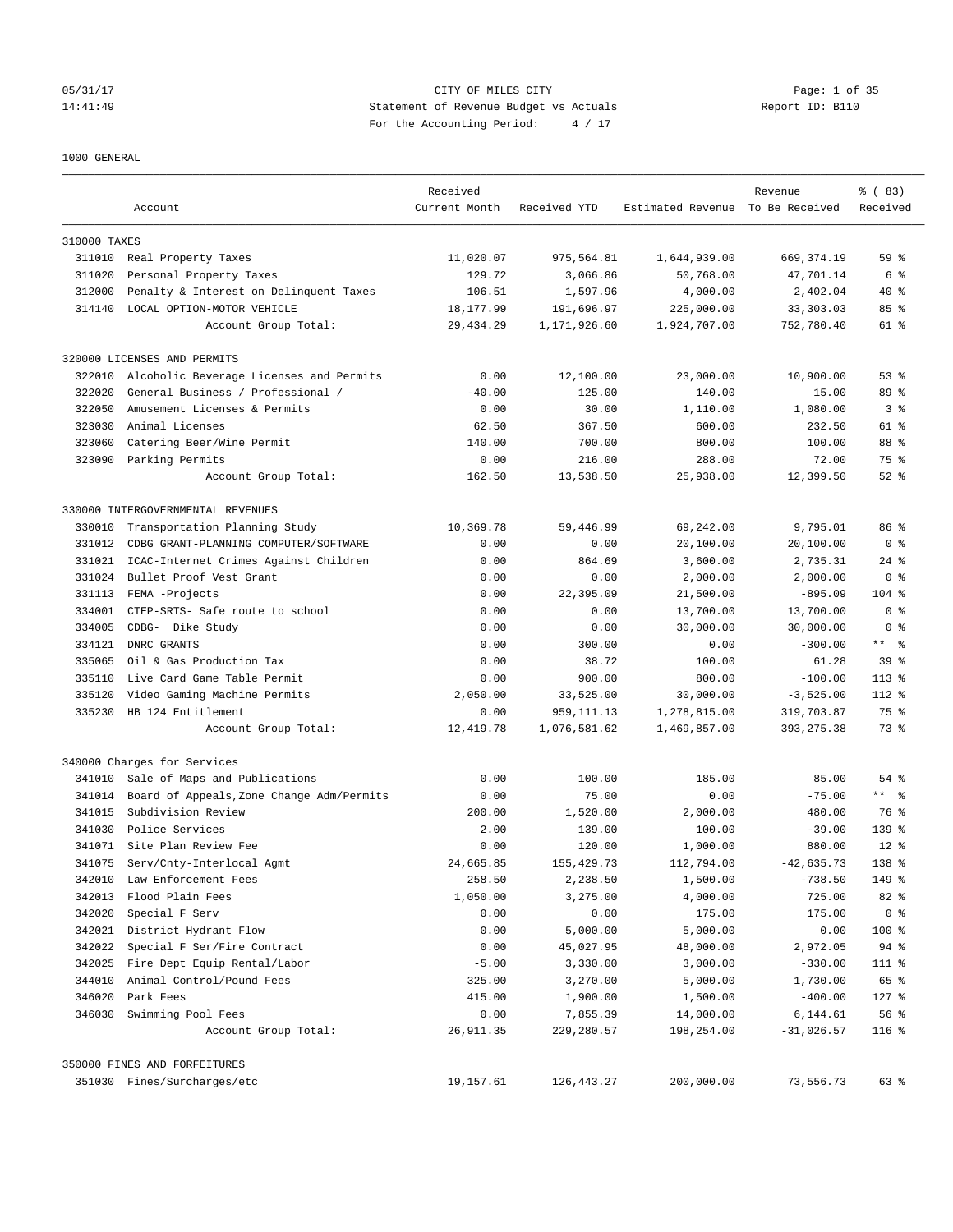## 05/31/17 CITY OF MILES CITY Page: 2 of 35 14:41:49 Statement of Revenue Budget vs Actuals Report ID: B110 For the Accounting Period: 4 / 17

## 1000 GENERAL

|        |                                       | Received      |                |                   | Revenue        | % (83)                  |
|--------|---------------------------------------|---------------|----------------|-------------------|----------------|-------------------------|
|        | Account                               | Current Month | Received YTD   | Estimated Revenue | To Be Received | Received                |
| 351031 | Adm Fees (Court)                      | 1,765.00      | 13,732.00      | 25,000.00         | 11,268.00      | 55 <sup>8</sup>         |
| 351035 | Animal Control Court Revenue          | 1,555.00      | 7,805.00       | 7,500.00          | $-305.00$      | $104$ %                 |
| 351036 | Restitution Collection Fees           | 0.00          | 112.90         | 0.00              | $-112.90$      | $***$ $=$ $\frac{6}{5}$ |
|        | Account Group Total:                  | 22, 477.61    | 148,093.17     | 232,500.00        | 84,406.83      | 64 %                    |
|        | 360000 MISCELLANEOUS REVENUE          |               |                |                   |                |                         |
| 361005 | MidRivers Franchise Fees              | 23,812.48     | 72,329.40      | 98,000.00         | 25,670.60      | 74 %                    |
| 361010 | Land Rental                           | 300.00        | 37,182.96      | 32,000.00         | $-5, 182.96$   | $116$ %                 |
| 361020 | Building Rentals                      | 1,349.99      | 13,499.90      | 16,100.00         | 2,600.10       | 84 %                    |
| 362020 | MISC REVENUE                          | 0.00          | 2,799.95       | 10,000.00         | 7,200.05       | $28$ %                  |
| 362022 | Health Ins-MMIA Emp Benefits Prog     | 13.00         | 1,298.83       | 0.00              | $-1, 298.83$   | $***$ $%$               |
| 362070 | WAGE ANALYSIS CONTRIBUTION            | 0.00          | 0.00           | 10,050.00         | 10,050.00      | 0 <sup>8</sup>          |
| 365000 | Contributions and Donations           | 0.00          | 1,763.00       | 1,000.00          | $-763.00$      | $176$ $%$               |
| 365012 | Swimming Lessions                     | 0.00          | 0.00           | 500.00            | 500.00         | 0 <sup>8</sup>          |
| 365013 | Shop With A Cop                       | 0.00          | 0.00           | 5,000.00          | 5,000.00       | 0 <sup>8</sup>          |
| 365014 | Denton Field Project/2015             | 0.00          | 76.60          | 44,576.00         | 44,499.40      | 0 <sup>8</sup>          |
| 365015 | Florence Stacy Foundation             | 1,020.82      | 11,132.60      | 66,917.00         | 55,784.40      | $17*$                   |
| 365016 | Milwaukee Park                        | 0.00          | 0.00           | 16,217.00         | 16,217.00      | 0 <sup>8</sup>          |
| 365040 | DONATIONS-FIRE/AMB                    | 0.00          | 1,594.00       | 1,964.00          | 370.00         | $81$ %                  |
| 366040 | Misc.-BHS                             | 0.00          | 0.00           | 800.00            | 800.00         | 0 <sup>8</sup>          |
| 366050 | Sale of Junk/Salvage-PD cars          | 0.00          | 0.00           | 1,000.00          | 1,000.00       | 0 <sup>8</sup>          |
|        | Account Group Total:                  | 26,496.29     | 141,677.24     | 304,124.00        | 162, 446.76    | 47 %                    |
|        | 370000 INVESTMENT EARNINGS            |               |                |                   |                |                         |
|        | 371010 Investment Earnings            | 1,147.10      | 3,729.21       | 2,100.00          | $-1,629.21$    | 178 %                   |
|        | Account Group Total:                  | 1,147.10      | 3,729.21       | 2,100.00          | $-1,629.21$    | $178$ %                 |
|        | 380000 OTHER FINANCING SOURCES        |               |                |                   |                |                         |
| 381070 | Proceeds/Loans/Intercap 016-2015      | 175,000.00    | 175,000.00     | 302,500.00        | 127,500.00     | 58 %                    |
| 382020 | Compensation for Loss of Fixed Assets | 0.00          | 11,546.69      | 0.00              | $-11, 546.69$  | $***$ $=$ $\frac{6}{5}$ |
| 383000 | Interfund Operating Transfer          | 20,007.00     | 383,046.00     | 606,367.00        | 223, 321.00    | 63 %                    |
|        | Account Group Total:                  | 195,007.00    | 569,592.69     | 908,867.00        | 339, 274.31    | 63 %                    |
|        | Fund Total:                           | 314,055.92    | 3, 354, 419.60 | 5,066,347.00      | 1,711,927.40   | 66 %                    |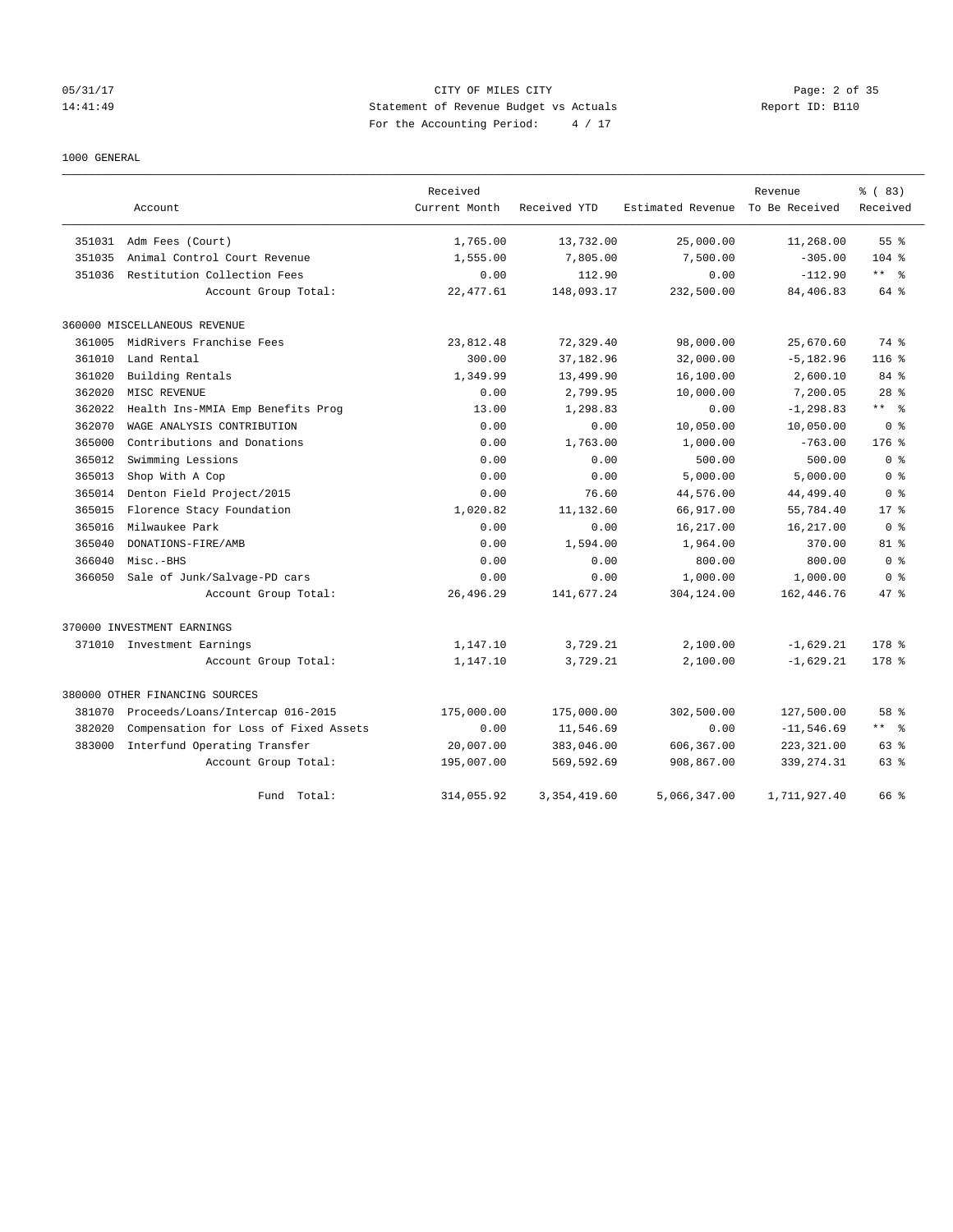# 05/31/17 Page: 3 of 35 14:41:49 Statement of Revenue Budget vs Actuals Report ID: B110 For the Accounting Period: 4 / 17

# 2220 LIBRARY

|        |                                   | Received      |              |                   | Revenue        | % (83)                  |
|--------|-----------------------------------|---------------|--------------|-------------------|----------------|-------------------------|
|        | Account                           | Current Month | Received YTD | Estimated Revenue | To Be Received | Received                |
|        | 340000 Charges for Services       |               |              |                   |                |                         |
| 341075 | Serv/Cnty-Interlocal Agmt         | 0.00          | 0.00         | 39,808.00         | 39,808.00      | 0 <sup>8</sup>          |
| 346070 | Library Fees                      | 207.05        | 2,231.59     | 4,000.00          | 1,768.41       | 56%                     |
| 346074 | Book Sales                        | 65.25         | 228.05       | 400.00            | 171.95         | 57 <sup>8</sup>         |
|        | Account Group Total:              | 272.30        | 2,459.64     | 44,208.00         | 41,748.36      | 6 %                     |
|        | 360000 MISCELLANEOUS REVENUE      |               |              |                   |                |                         |
| 365035 | Donation-Library Board of Trustee | 0.00          | 5,168.08     | 0.00              | $-5, 168.08$   | $***$ $=$ $\frac{6}{5}$ |
|        | Account Group Total:              | 0.00          | 5,168.08     | 0.00              | $-5, 168.08$   | $***$ $\approx$         |
|        | 380000 OTHER FINANCING SOURCES    |               |              |                   |                |                         |
| 383000 | Interfund Operating Transfer      | 24,483.00     | 244,830.00   | 293,791.00        | 48,961.00      | 83%                     |
|        | Account Group Total:              | 24,483.00     | 244,830.00   | 293,791.00        | 48,961.00      | 83 %                    |
|        | Fund Total:                       | 24,755.30     | 252, 457.72  | 337,999.00        | 85,541.28      | 75 %                    |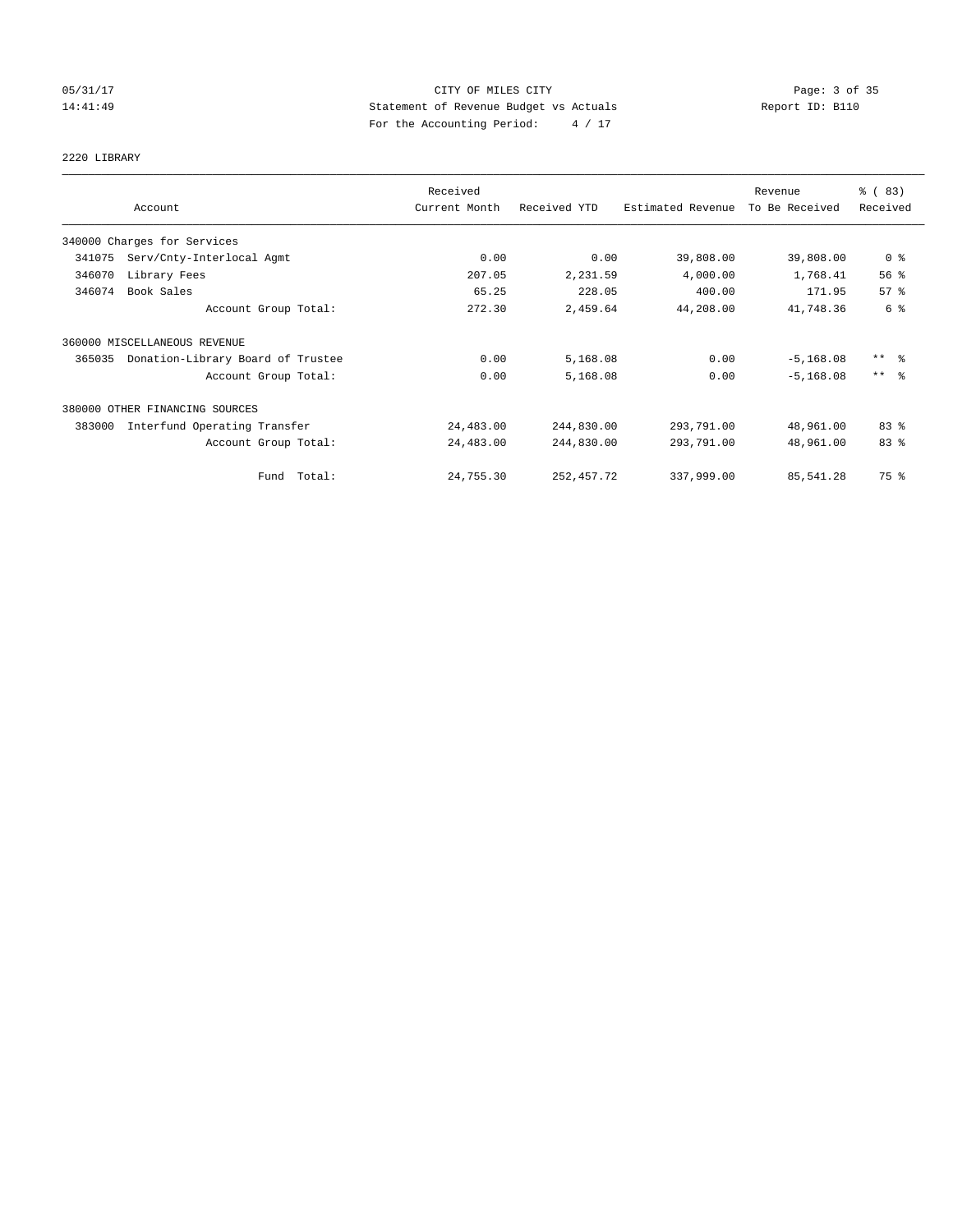## 05/31/17 CITY OF MILES CITY Page: 4 of 35 14:41:49 Statement of Revenue Budget vs Actuals Report ID: B110 For the Accounting Period: 4 / 17

2260 EMERGENCY DISASTER

|              | Account                                | Received<br>Current Month | Received YTD | Estimated Revenue To Be Received | Revenue  | 8 (83)<br>Received   |
|--------------|----------------------------------------|---------------------------|--------------|----------------------------------|----------|----------------------|
| 310000 TAXES |                                        |                           |              |                                  |          |                      |
| 312000       | Penalty & Interest on Delinquent Taxes | 1.02                      | 15.23        | 0.00                             | $-15.23$ | $***$ %              |
|              | Account Group Total:                   | 1.02                      | 15.23        | 0.00                             | $-15.23$ | $***$ $\frac{6}{10}$ |
|              | Fund Total:                            | 1.02                      | 15.23        | 0.00                             | $-15.23$ | $***$ $\frac{6}{10}$ |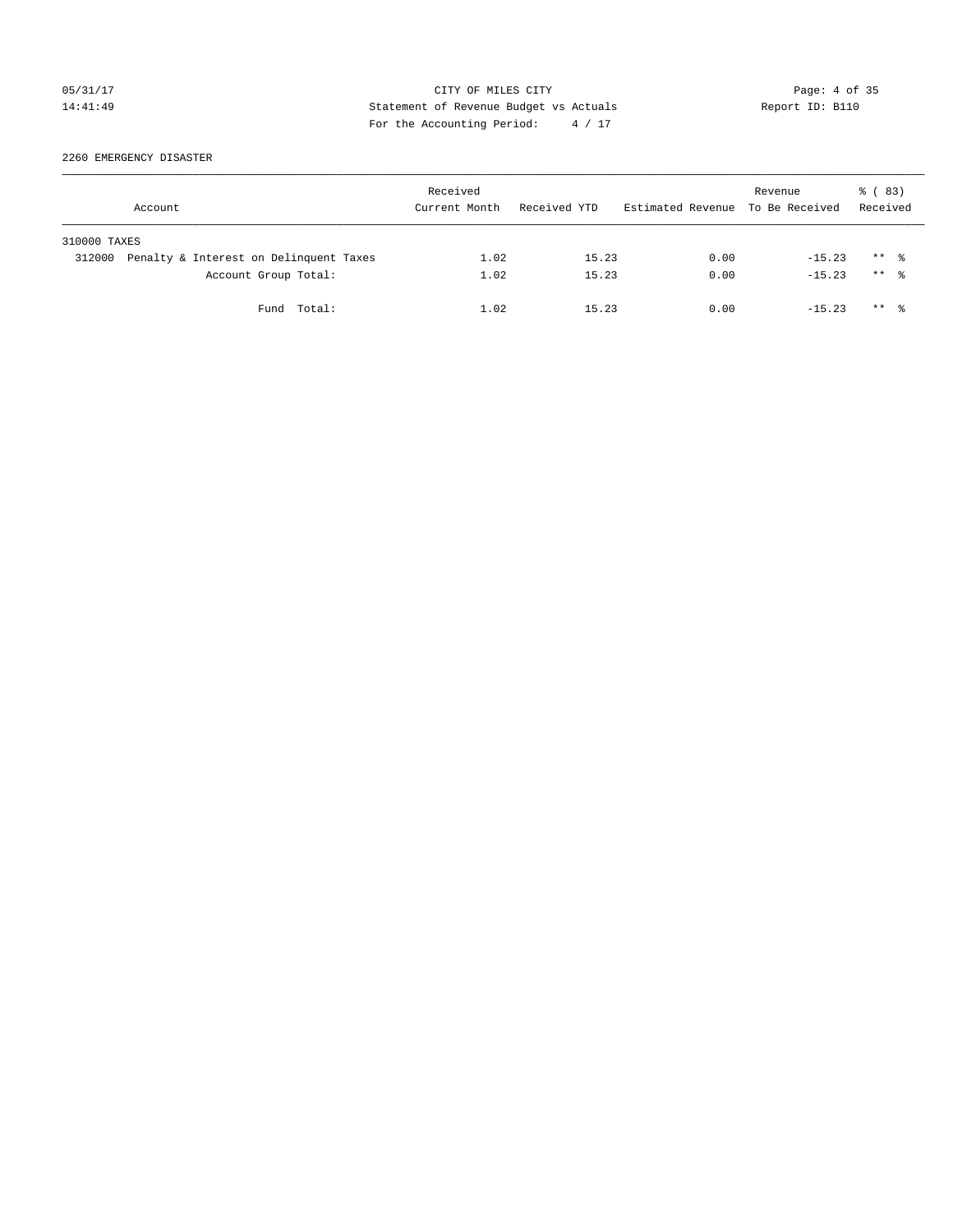# 05/31/17 Page: 5 of 35 14:41:49 Statement of Revenue Budget vs Actuals Report ID: B110 For the Accounting Period: 4 / 17

### 2270 Health

|                                        | Received      |              |                   | Revenue        | % (83)          |
|----------------------------------------|---------------|--------------|-------------------|----------------|-----------------|
| Account                                | Current Month | Received YTD | Estimated Revenue | To Be Received | Received        |
| 340000 Charges for Services            |               |              |                   |                |                 |
| Health Inspection Fees<br>344030       | 0.00          | 0.00         | 20,000.00         | 20,000.00      | 0 %             |
| Account Group Total:                   | 0.00          | 0.00         | 20,000.00         | 20,000.00      | 0 <sup>8</sup>  |
| 380000 OTHER FINANCING SOURCES         |               |              |                   |                |                 |
| Interfund Operating Transfer<br>383000 | 0.00          | 6,500.00     | 16,500.00         | 10,000.00      | $39*$           |
| Account Group Total:                   | 0.00          | 6.500.00     | 16,500.00         | 10,000.00      | 39 <sup>8</sup> |
| Total:<br>Fund                         | 0.00          | 6,500.00     | 36,500.00         | 30,000.00      | $18*$           |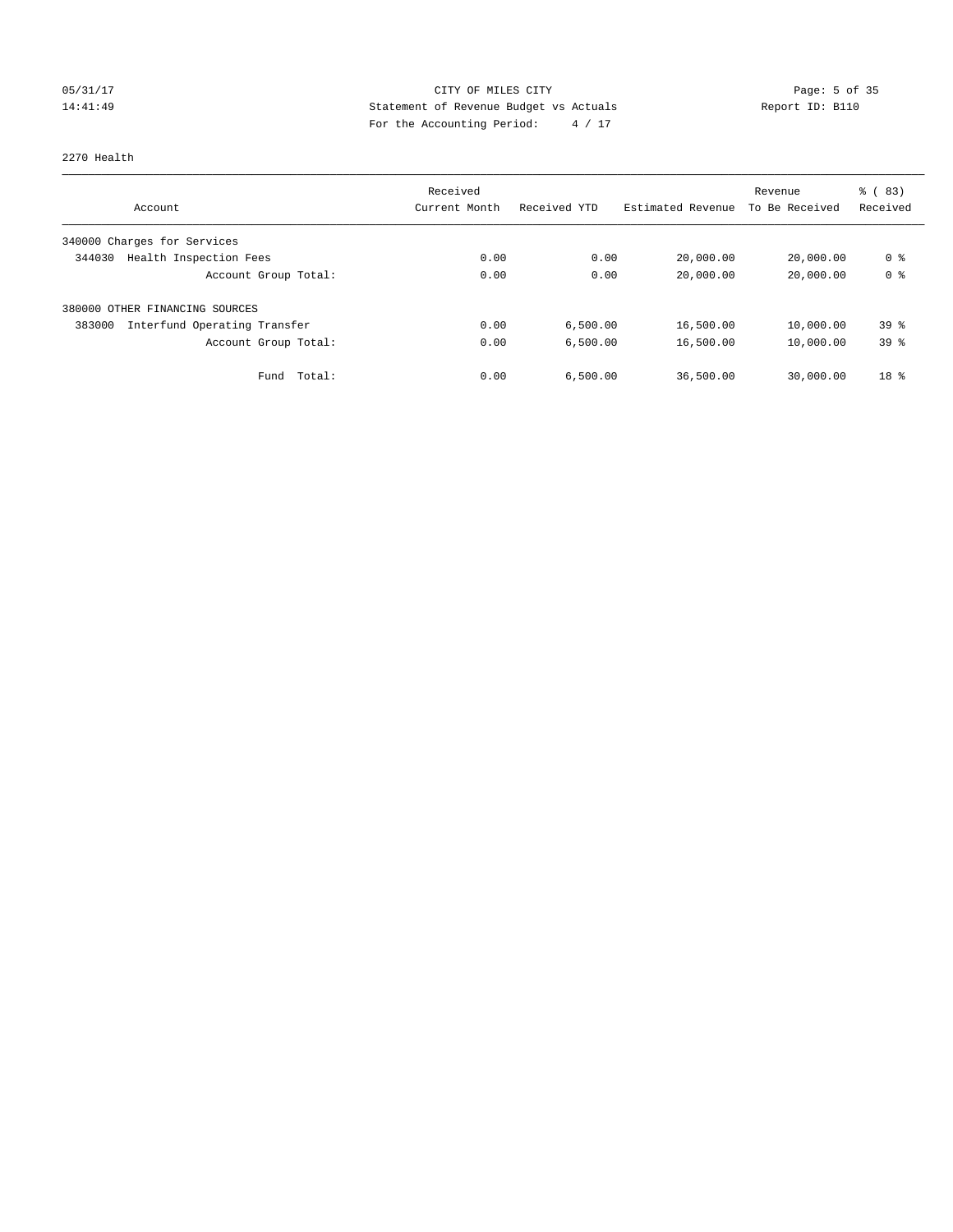# 05/31/17 Page: 6 of 35 14:41:49 Statement of Revenue Budget vs Actuals Report ID: B110 For the Accounting Period: 4 / 17

2310 TIFD-Downtown

|                                        | Received      |              |                   | Revenue        | % (83)         |
|----------------------------------------|---------------|--------------|-------------------|----------------|----------------|
| Account                                | Current Month | Received YTD | Estimated Revenue | To Be Received | Received       |
| 330000 INTERGOVERNMENTAL REVENUES      |               |              |                   |                |                |
| 331171<br>HP-CDBG-ED Grant             | 0.00          | 0.00         | 190,000.00        | 190,000.00     | 0 <sup>8</sup> |
| Montana Main St Grant<br>331172        | 0.00          | 0.00         | 10,000.00         | 10,000.00      | 0 <sup>8</sup> |
| Account Group Total:                   | 0.00          | 0.00         | 200,000.00        | 200,000.00     | 0 <sup>8</sup> |
| 340000 Charges for Services            |               |              |                   |                |                |
| 346080<br>Preservation Service Fees    | 0.00          | 0.00         | 10,000.00         | 10,000.00      | 0 <sup>8</sup> |
| Account Group Total:                   | 0.00          | 0.00         | 10,000.00         | 10,000.00      | 0 <sup>8</sup> |
| 360000 MISCELLANEOUS REVENUE           |               |              |                   |                |                |
| 365020<br>Private Grant                | 0.00          | 0.00         | 8,800.00          | 8,800.00       | 0 <sup>8</sup> |
| Account Group Total:                   | 0.00          | 0.00         | 8,800.00          | 8,800.00       | 0 <sup>8</sup> |
| 380000 OTHER FINANCING SOURCES         |               |              |                   |                |                |
| 383000<br>Interfund Operating Transfer | 0.00          | 5,800.00     | 5,800.00          | 0.00           | $100*$         |
| Account Group Total:                   | 0.00          | 5,800.00     | 5,800.00          | 0.00           | $100*$         |
| Fund Total:                            | 0.00          | 5,800.00     | 224,600.00        | 218,800.00     | 3%             |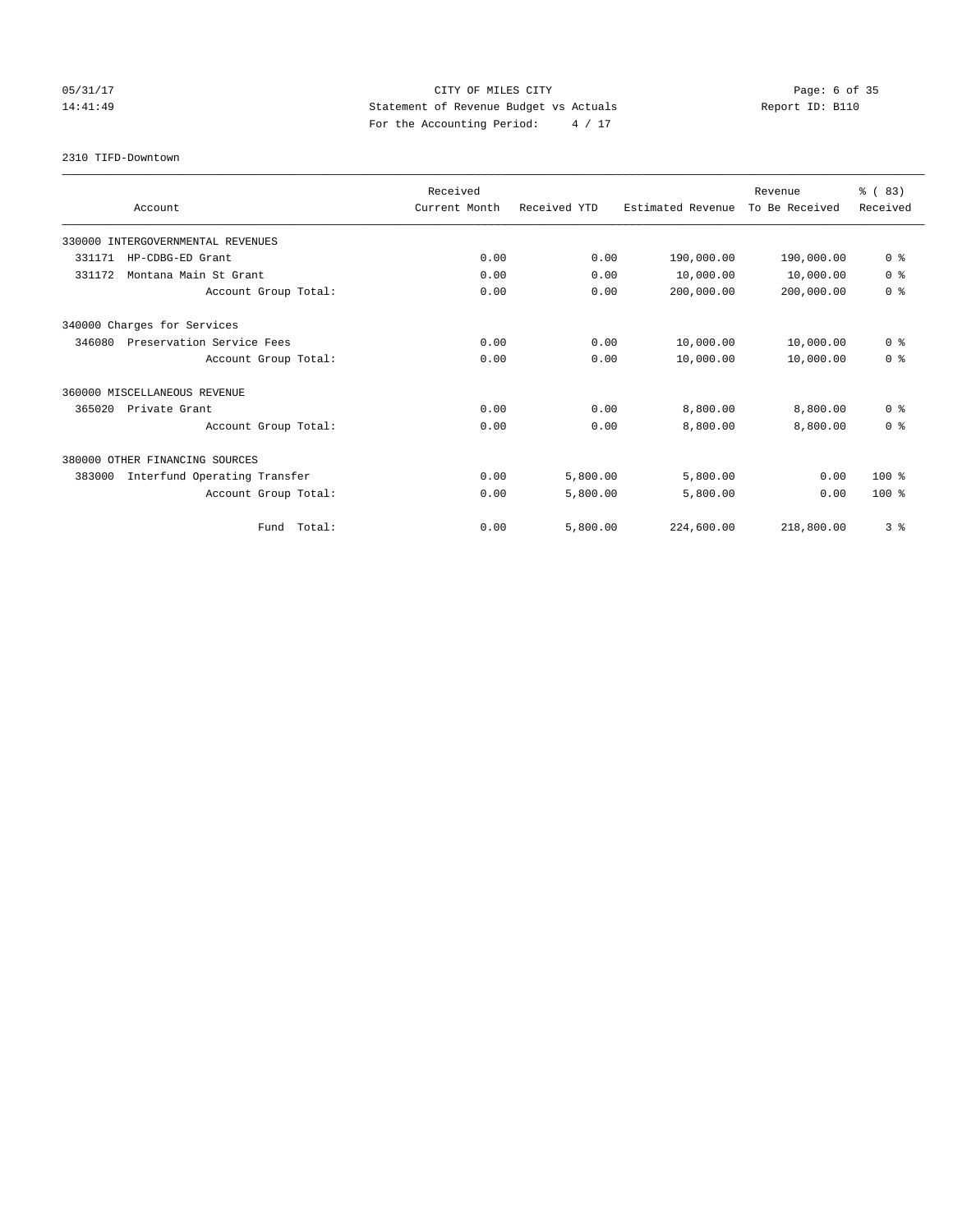## 05/31/17 CITY OF MILES CITY Page: 7 of 35 14:41:49 Statement of Revenue Budget vs Actuals Report ID: B110 For the Accounting Period: 4 / 17

2350 Local Government/Study Commission

|              | Account                 |             | Received<br>Current Month |      | Received YTD |       | Estimated Revenue | Revenue<br>To Be Received | 8 (83)<br>Received |
|--------------|-------------------------|-------------|---------------------------|------|--------------|-------|-------------------|---------------------------|--------------------|
| 310000 TAXES |                         |             |                           |      |              |       |                   |                           |                    |
| 311010       | Real Property Taxes     |             |                           | 0.89 |              | 80.48 | 11,739.00         | 11,658.52                 | 1 %                |
| 311020       | Personal Property Taxes |             |                           | 0.74 |              | 17.45 | 0.00              | $-17.45$                  | $***$ %            |
|              | Account Group Total:    |             |                           | 1.63 |              | 97.93 | 11,739.00         | 11,641.07                 | 1 <sup>°</sup>     |
|              |                         | Fund Total: |                           | 1.63 |              | 97.93 | 11,739.00         | 11,641.07                 | 1 %                |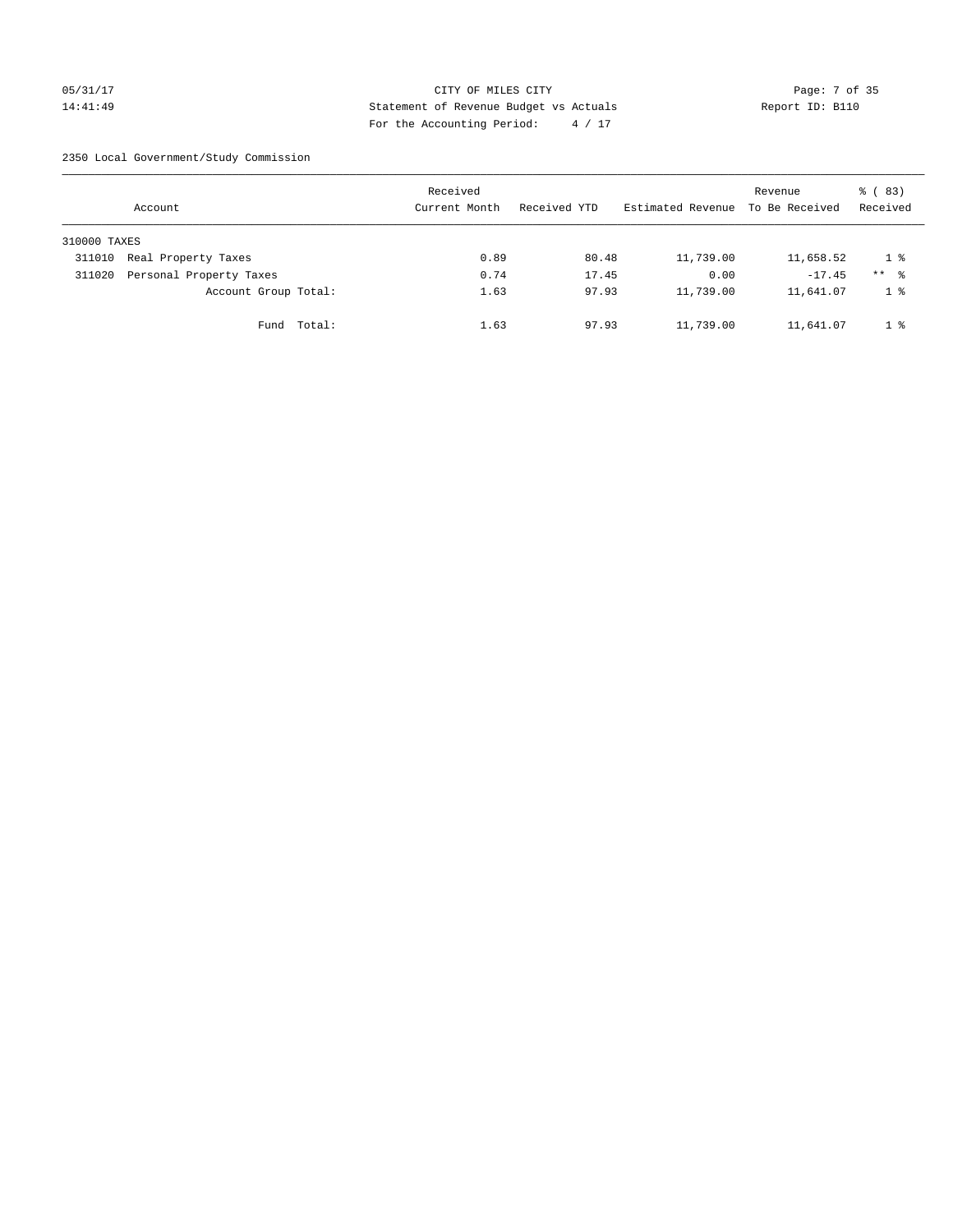# 05/31/17 Page: 8 of 35 14:41:49 Statement of Revenue Budget vs Actuals Report ID: B110 For the Accounting Period: 4 / 17

2372 Permissive Medical Levy

|              | Account                                | Received<br>Current Month | Received YTD | Estimated Revenue | Revenue<br>To Be Received | $\frac{6}{6}$ (83)<br>Received |
|--------------|----------------------------------------|---------------------------|--------------|-------------------|---------------------------|--------------------------------|
| 310000 TAXES |                                        |                           |              |                   |                           |                                |
| 311010       | Real Property Taxes                    | 1,251.65                  | 110,800.30   | 186,949.00        | 76,148.70                 | 59 <sup>°</sup>                |
| 311020       | Personal Property Taxes                | 14.26                     | 337.14       | 5,769.00          | 5,431.86                  | 6 %                            |
| 312000       | Penalty & Interest on Delinquent Taxes | 3.55                      | 53.29        | 0.00              | $-53.29$                  | ** 8                           |
|              | Account Group Total:                   | 1,269.46                  | 111,190.73   | 192,718.00        | 81,527.27                 | 58 %                           |
|              | Total:<br>Fund                         | 1,269.46                  | 111,190.73   | 192,718.00        | 81,527.27                 | $58*$                          |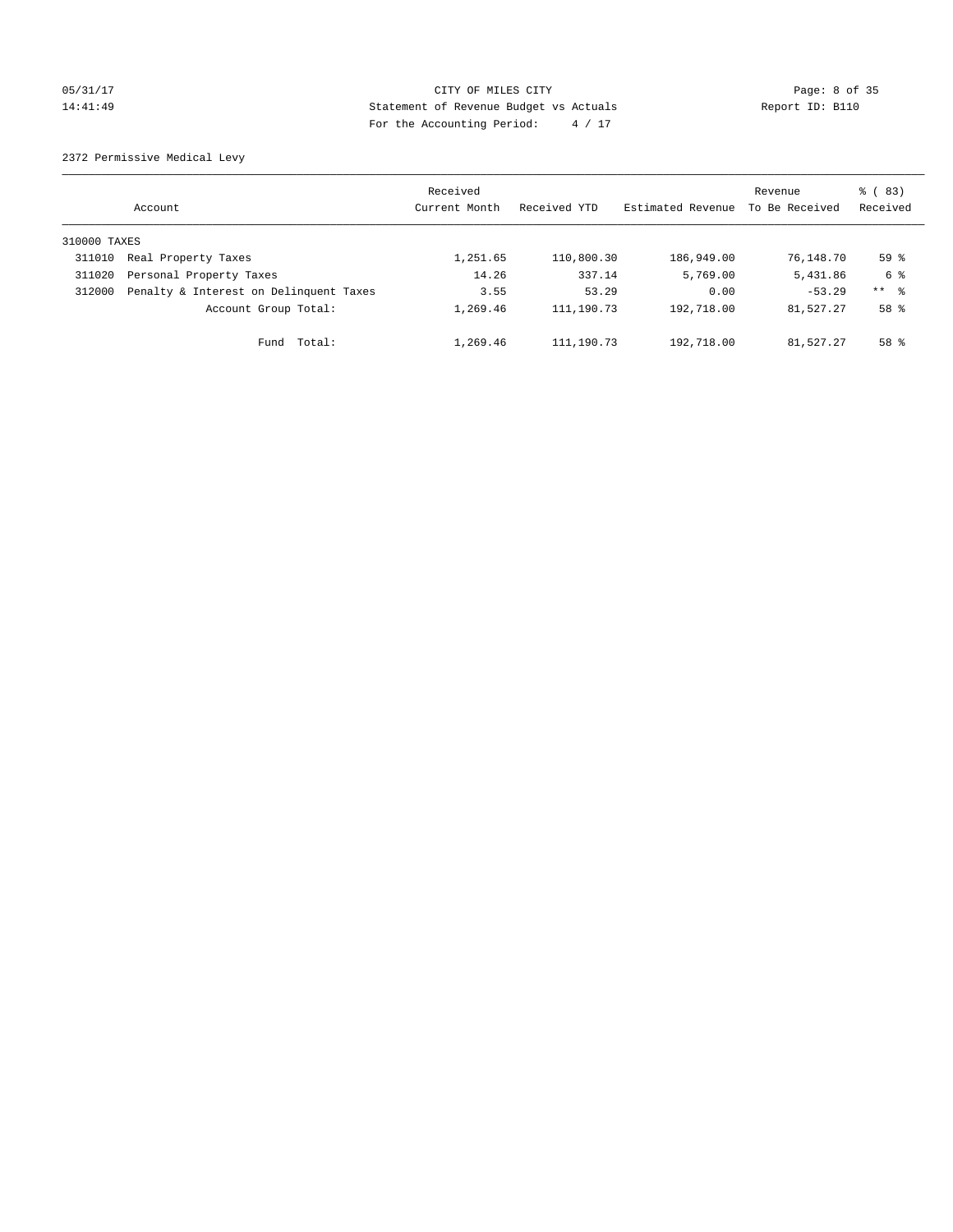## 05/31/17 CITY OF MILES CITY Page: 9 of 35 14:41:49 Statement of Revenue Budget vs Actuals Report ID: B110 For the Accounting Period: 4 / 17

### 2394 BUILDING CODE ENFORCEMENT

| Account                              | Received<br>Current Month | Received YTD | Estimated Revenue | Revenue<br>To Be Received | 8 (83)<br>Received |
|--------------------------------------|---------------------------|--------------|-------------------|---------------------------|--------------------|
| 320000 LICENSES AND PERMITS          |                           |              |                   |                           |                    |
| Building & Related Permits<br>323010 | 4,225.00                  | 91,767.59    | 75,000.00         | $-16, 767.59$             | $122$ %            |
| Account Group Total:                 | 4,225.00                  | 91,767.59    | 75,000.00         | $-16,767.59$              | $122$ $%$          |
| Fund Total:                          | 4,225.00                  | 91,767.59    | 75,000.00         | $-16, 767, 59$            | $122$ $%$          |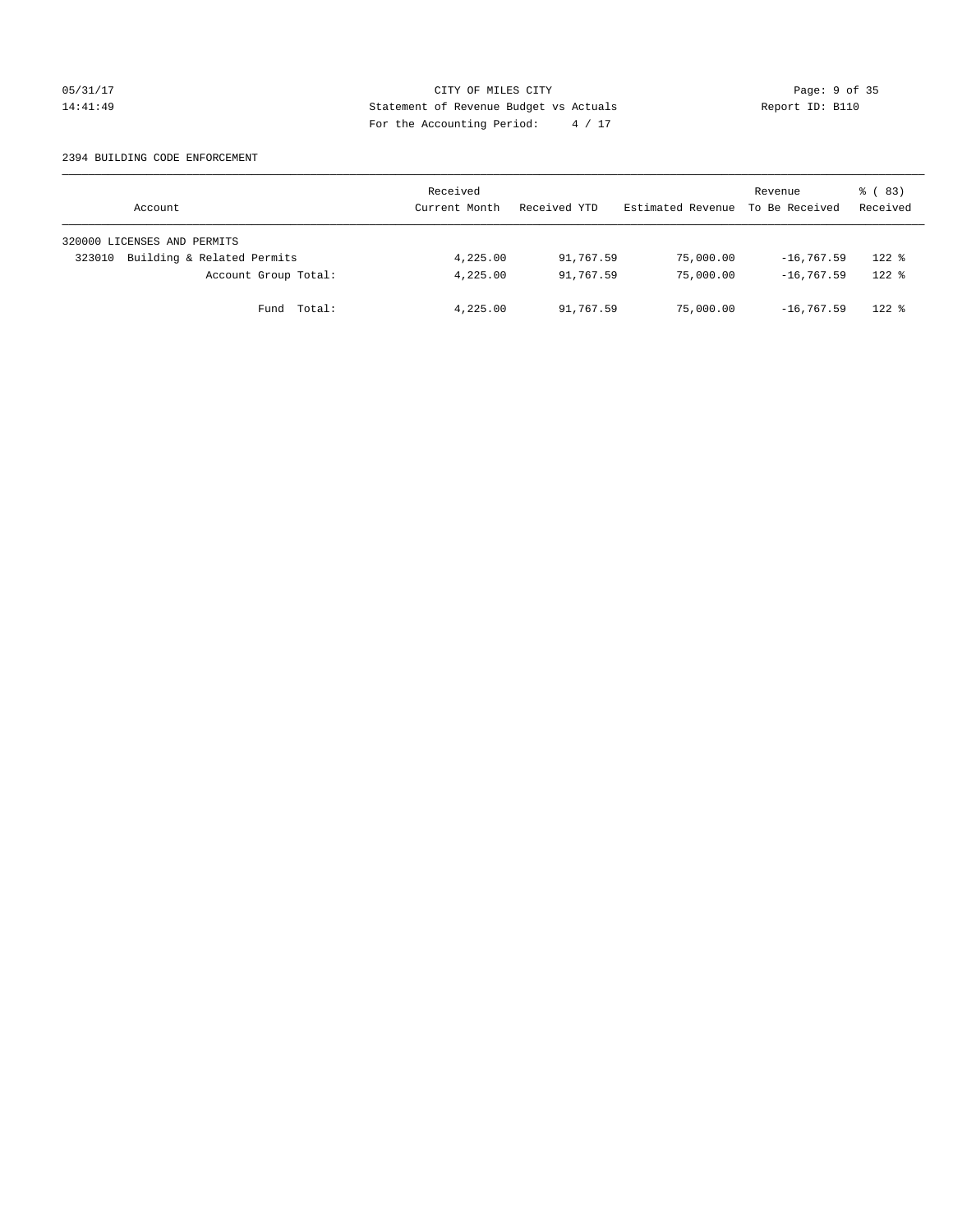# 05/31/17 Page: 10 of 35 14:41:49 Statement of Revenue Budget vs Actuals Report ID: B110 For the Accounting Period: 4 / 17

2400 LTG M D#165-(Gen City)

| Account                                            | Received<br>Current Month | Received YTD | Estimated Revenue | Revenue<br>To Be Received | % (83)<br>Received |
|----------------------------------------------------|---------------------------|--------------|-------------------|---------------------------|--------------------|
| 360000 MISCELLANEOUS REVENUE                       |                           |              |                   |                           |                    |
| 363010<br>Maintenance Assessments                  | 1,955.82                  | 111,240.11   | 173,514.00        | 62,273.89                 | 64 %               |
| Penalty & Interest on Deling Assessments<br>363040 | 16.70                     | 261.48       | 500.00            | 238.52                    | $52$ $%$           |
| Account Group Total:                               | 1,972.52                  | 111,501.59   | 174,014.00        | 62,512.41                 | 64 %               |
| 370000 INVESTMENT EARNINGS                         |                           |              |                   |                           |                    |
| 371010<br>Investment Earnings                      | 50.43                     | 153.23       | 100.00            | $-53.23$                  | $153$ $%$          |
| Account Group Total:                               | 50.43                     | 153.23       | 100.00            | $-53.23$                  | $153$ $%$          |
| Fund Total:                                        | 2,022.95                  | 111,654.82   | 174,114.00        | 62,459.18                 | 64 %               |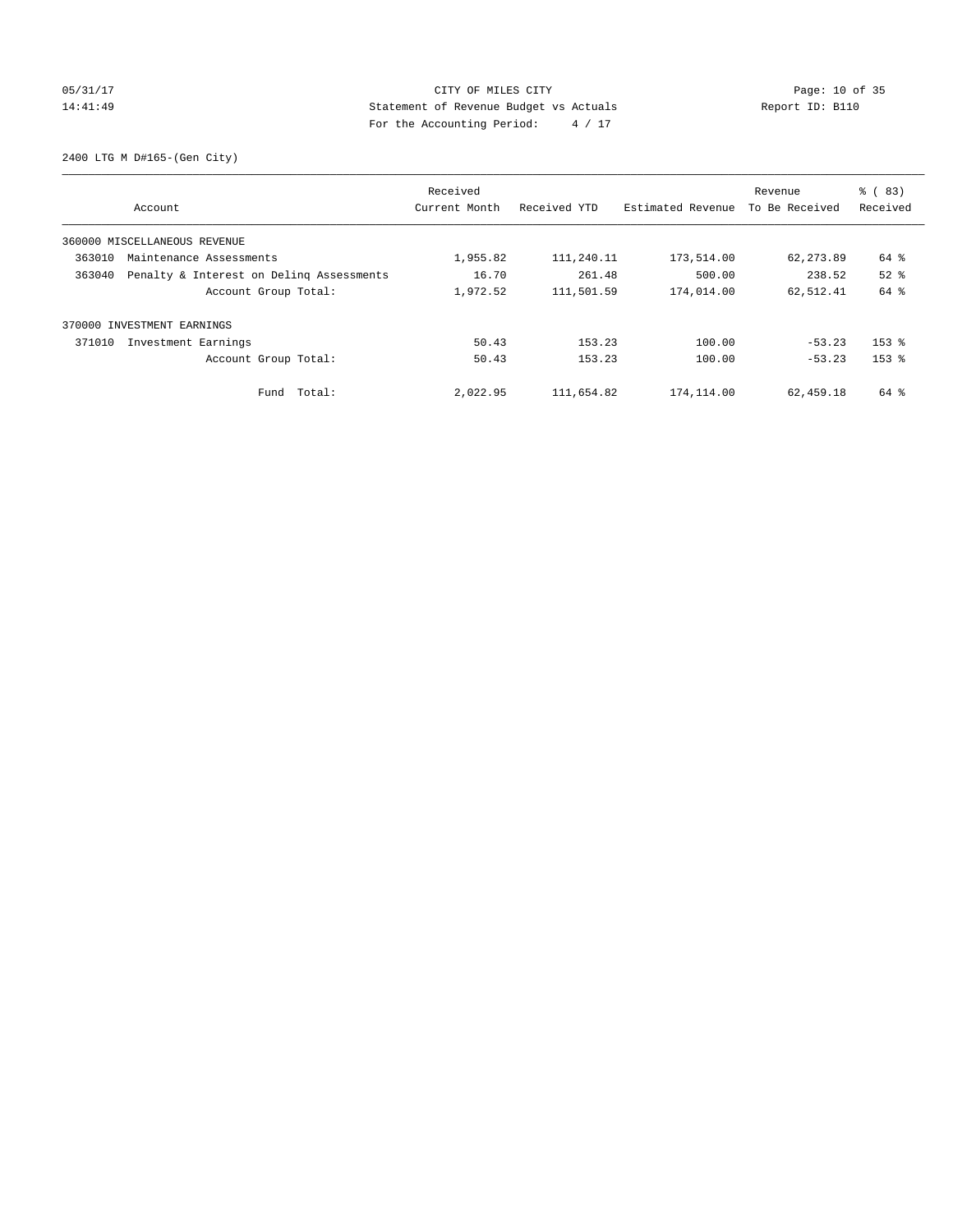# 05/31/17 Page: 11 of 35 14:41:49 Statement of Revenue Budget vs Actuals Report ID: B110 For the Accounting Period: 4 / 17

2420 LTG M D#167-(MilesAddn Etc)

|                              |                                          | Received      |              |                   | Revenue        | % (83)              |
|------------------------------|------------------------------------------|---------------|--------------|-------------------|----------------|---------------------|
| Account                      |                                          | Current Month | Received YTD | Estimated Revenue | To Be Received | Received            |
| 360000 MISCELLANEOUS REVENUE |                                          |               |              |                   |                |                     |
| 363010                       | Maintenance Assessments                  | 140.55        | 18,207.50    | 30,310.00         | 12,102.50      | 60 %                |
| 363040                       | Penalty & Interest on Deling Assessments | 1.07          | 101.78       | 100.00            | $-1.78$        | $102$ %             |
|                              | Account Group Total:                     | 141.62        | 18,309.28    | 30,410.00         | 12,100.72      | 60 %                |
| 370000 INVESTMENT EARNINGS   |                                          |               |              |                   |                |                     |
| 371010                       | Investment Earnings                      | 19.11         | 53.20        | 0.00              | $-53.20$       | $***$ $\frac{6}{3}$ |
|                              | Account Group Total:                     | 19.11         | 53.20        | 0.00              | $-53.20$       | $***$ $\approx$     |
|                              | Fund Total:                              | 160.73        | 18,362.48    | 30,410.00         | 12,047.52      | 60 %                |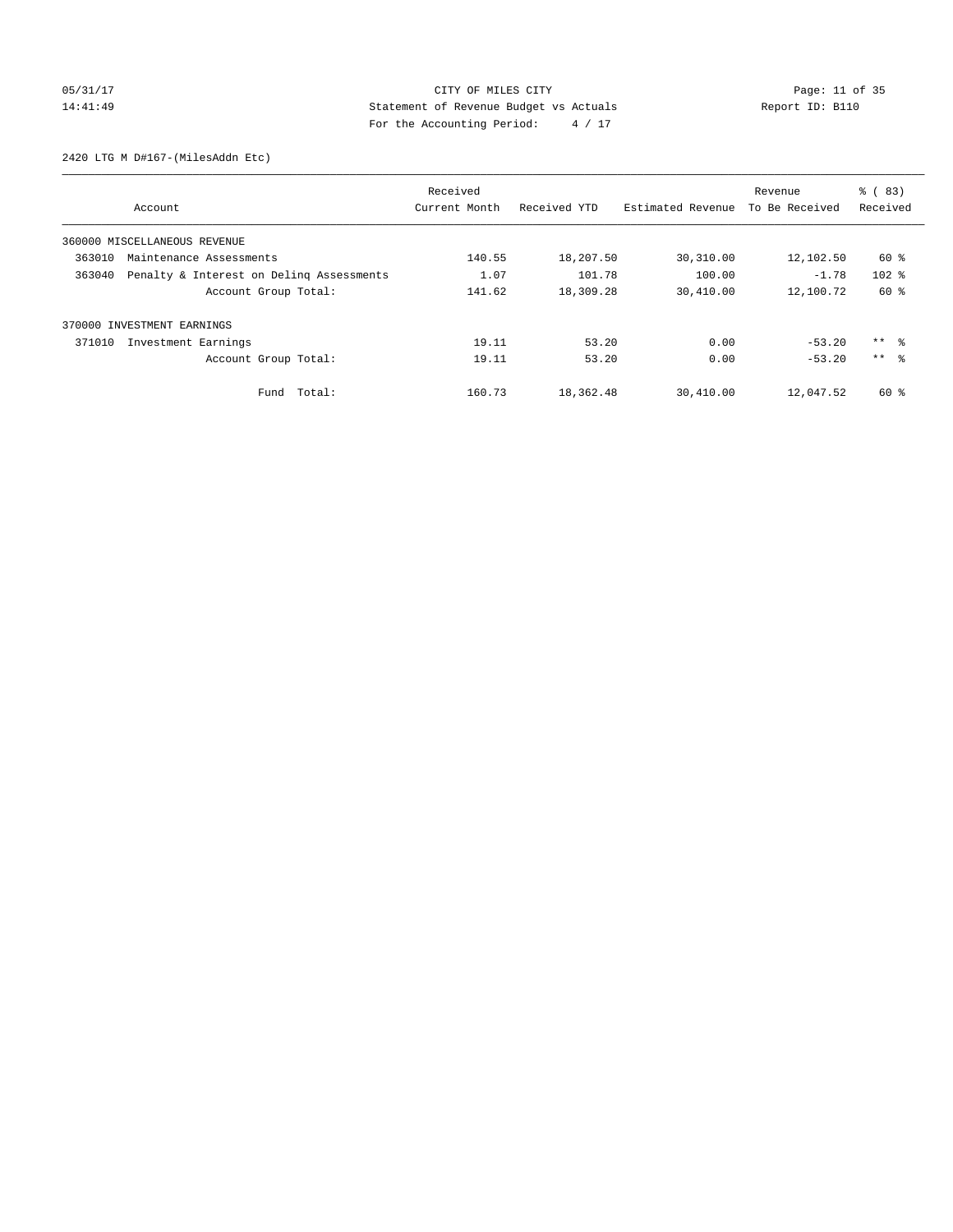# 05/31/17 Page: 12 of 35 14:41:49 Statement of Revenue Budget vs Actuals Report ID: B110 For the Accounting Period: 4 / 17

2430 LTG M D#171-(Balsam Est)

|                                                    | Received      |              |                   | Revenue        | $\frac{6}{6}$ (83) |
|----------------------------------------------------|---------------|--------------|-------------------|----------------|--------------------|
| Account                                            | Current Month | Received YTD | Estimated Revenue | To Be Received | Received           |
| 360000 MISCELLANEOUS REVENUE                       |               |              |                   |                |                    |
| 363010<br>Maintenance Assessments                  | 0.00          | 3, 311.62    | 5,607.00          | 2,295.38       | 59%                |
| 363040<br>Penalty & Interest on Deling Assessments | 0.00          | 3.32         | 0.00              | $-3.32$        | $***$ $ -$         |
| Account Group Total:                               | 0.00          | 3,314.94     | 5,607.00          | 2,292.06       | 59 %               |
| 370000 INVESTMENT EARNINGS                         |               |              |                   |                |                    |
| Investment Earnings<br>371010                      | 4.29          | 6.82         | 0.00              | $-6.82$        | $***$ $ -$         |
| Account Group Total:                               | 4.29          | 6.82         | 0.00              | $-6.82$        | $***$ $\approx$    |
| Total:<br>Fund                                     | 4.29          | 3,321.76     | 5,607.00          | 2,285.24       | 59 <sup>8</sup>    |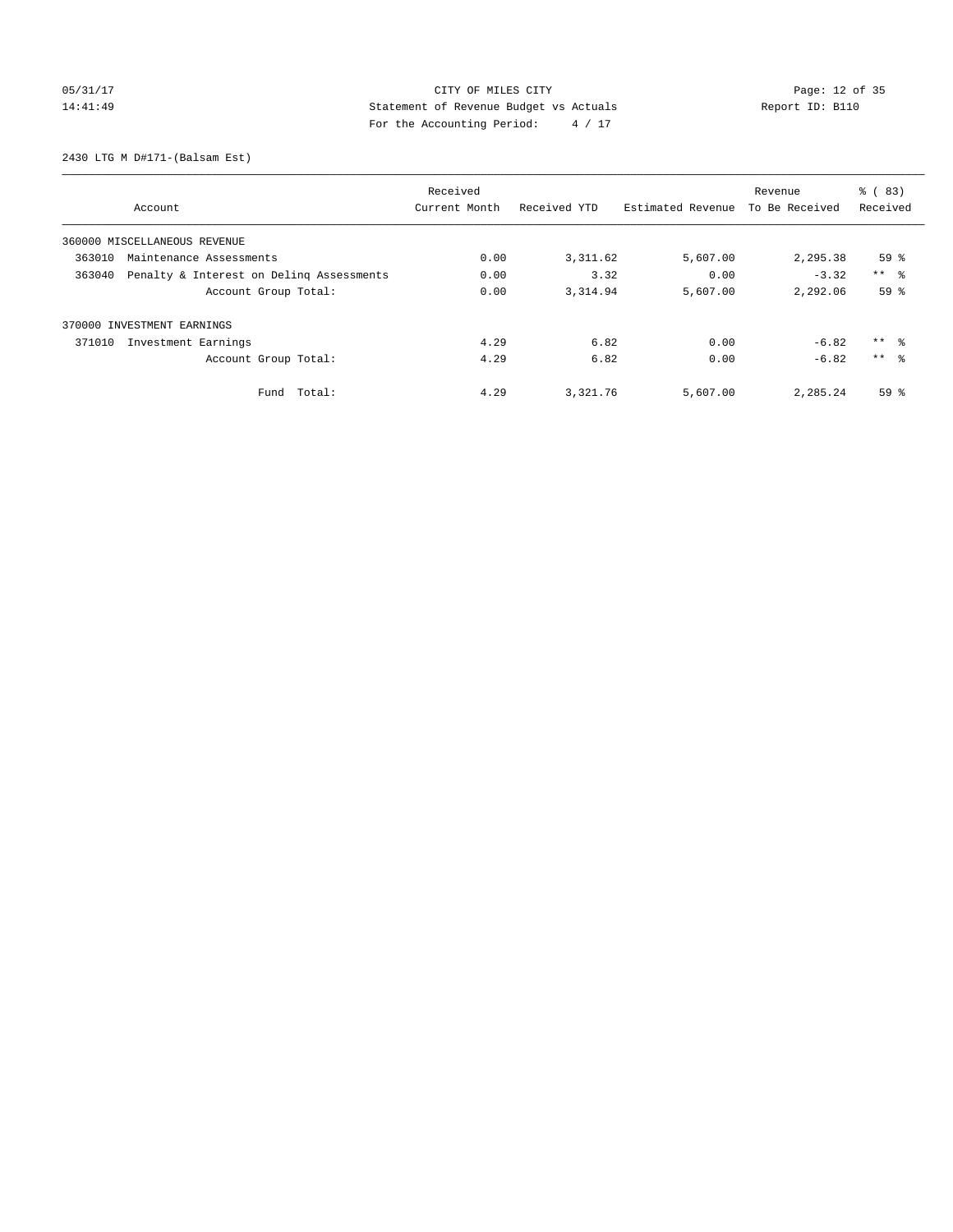# 05/31/17 Page: 13 of 35 14:41:49 Statement of Revenue Budget vs Actuals Report ID: B110 For the Accounting Period: 4 / 17

2440 LTG M D#172-(Main Str)

|                              |                                          | Received      |              | Revenue           |                | % (83)   |
|------------------------------|------------------------------------------|---------------|--------------|-------------------|----------------|----------|
| Account                      |                                          | Current Month | Received YTD | Estimated Revenue | To Be Received | Received |
| 360000 MISCELLANEOUS REVENUE |                                          |               |              |                   |                |          |
| 363010                       | Maintenance Assessments                  | 0.00          | 11,122.66    | 18,528.00         | 7,405.34       | 60 %     |
| 363040                       | Penalty & Interest on Deling Assessments | 0.00          | 27.18        | 100.00            | 72.82          | $27$ $%$ |
|                              | Account Group Total:                     | 0.00          | 11,149.84    | 18,628.00         | 7.478.16       | 60 %     |
| 370000 INVESTMENT EARNINGS   |                                          |               |              |                   |                |          |
| 371010                       | Investment Earnings                      | 7.26          | 28.93        | 50.00             | 21.07          | 58 %     |
|                              | Account Group Total:                     | 7.26          | 28.93        | 50.00             | 21.07          | 58 %     |
|                              | Total:<br>Fund                           | 7.26          | 11,178.77    | 18,678.00         | 7,499.23       | 60 %     |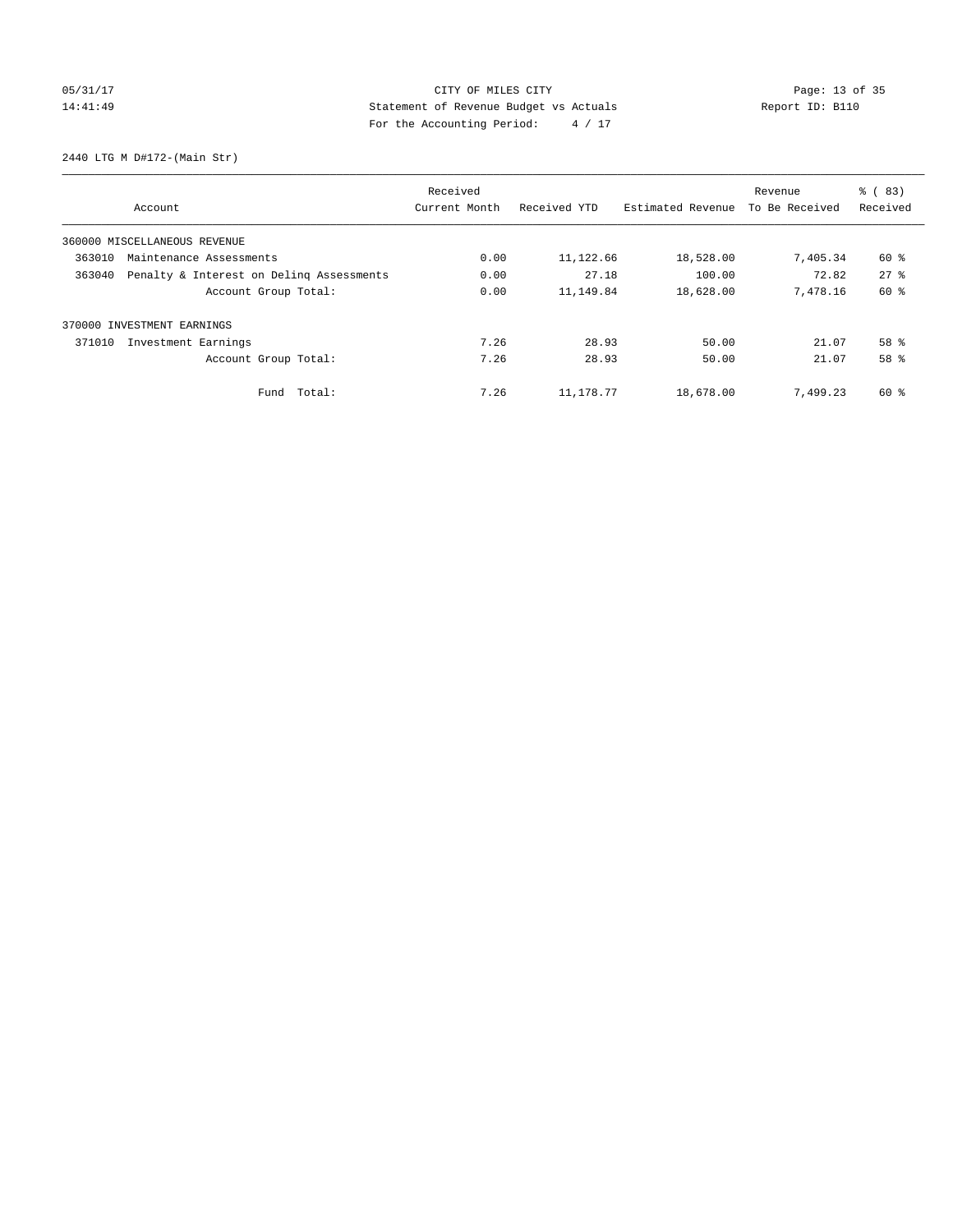# 05/31/17 Page: 14 of 35 14:41:49 Statement of Revenue Budget vs Actuals Report ID: B110 For the Accounting Period: 4 / 17

2450 LTG M D#195-(SG-Trico)

|                              |                                          | Received      |              |                   | Revenue        | % (83)          |
|------------------------------|------------------------------------------|---------------|--------------|-------------------|----------------|-----------------|
| Account                      |                                          | Current Month | Received YTD | Estimated Revenue | To Be Received | Received        |
| 360000 MISCELLANEOUS REVENUE |                                          |               |              |                   |                |                 |
| 363010                       | Maintenance Assessments                  | 52.10         | 3,418.85     | 5,889.00          | 2,470.15       | 58 %            |
| 363040                       | Penalty & Interest on Deling Assessments | 0.40          | 8.74         | 0.00              | $-8.74$        | $***$ $\approx$ |
|                              | Account Group Total:                     | 52.50         | 3,427.59     | 5,889.00          | 2,461.41       | 58 %            |
| 370000 INVESTMENT EARNINGS   |                                          |               |              |                   |                |                 |
| 371010                       | Investment Earnings                      | 3.30          | 8.15         | 0.00              | $-8.15$        | $***$ $ -$      |
|                              | Account Group Total:                     | 3.30          | 8.15         | 0.00              | $-8.15$        | $***$ $\approx$ |
|                              | Fund Total:                              | 55.80         | 3,435.74     | 5,889.00          | 2,453.26       | 58 %            |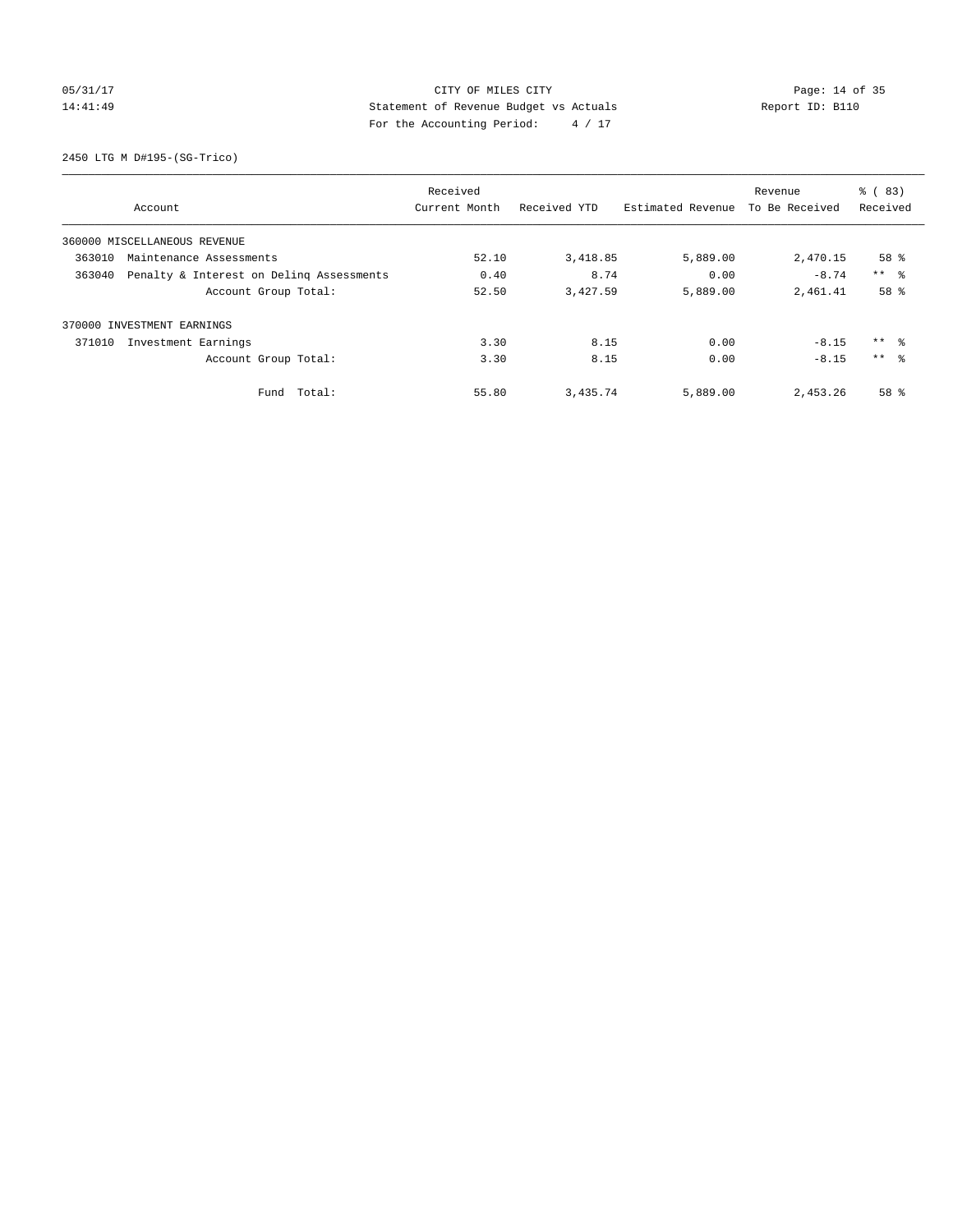# 05/31/17 Page: 15 of 35 14:41:49 Statement of Revenue Budget vs Actuals Report ID: B110 For the Accounting Period: 4 / 17

2470 LTG M D#202-(SG-MDU&NV)

|                              |                                          | Received      |              |                   | Revenue        | % (83)          |
|------------------------------|------------------------------------------|---------------|--------------|-------------------|----------------|-----------------|
| Account                      |                                          | Current Month | Received YTD | Estimated Revenue | To Be Received | Received        |
| 360000 MISCELLANEOUS REVENUE |                                          |               |              |                   |                |                 |
| 363010                       | Maintenance Assessments                  | 0.00          | 4,848.91     | 7,678.00          | 2,829.09       | 63 %            |
| 363040                       | Penalty & Interest on Deling Assessments | 0.00          | 17.80        | 10.00             | $-7.80$        | 178 %           |
|                              | Account Group Total:                     | 0.00          | 4,866.71     | 7,688.00          | 2,821.29       | 63 %            |
| 370000 INVESTMENT EARNINGS   |                                          |               |              |                   |                |                 |
| 371010                       | Investment Earnings                      | 3.45          | 9.08         | 0.00              | $-9.08$        | $***$ $ -$      |
|                              | Account Group Total:                     | 3.45          | 9.08         | 0.00              | $-9.08$        | $***$ $\approx$ |
|                              | Fund Total:                              | 3.45          | 4,875.79     | 7,688.00          | 2,812.21       | 63 %            |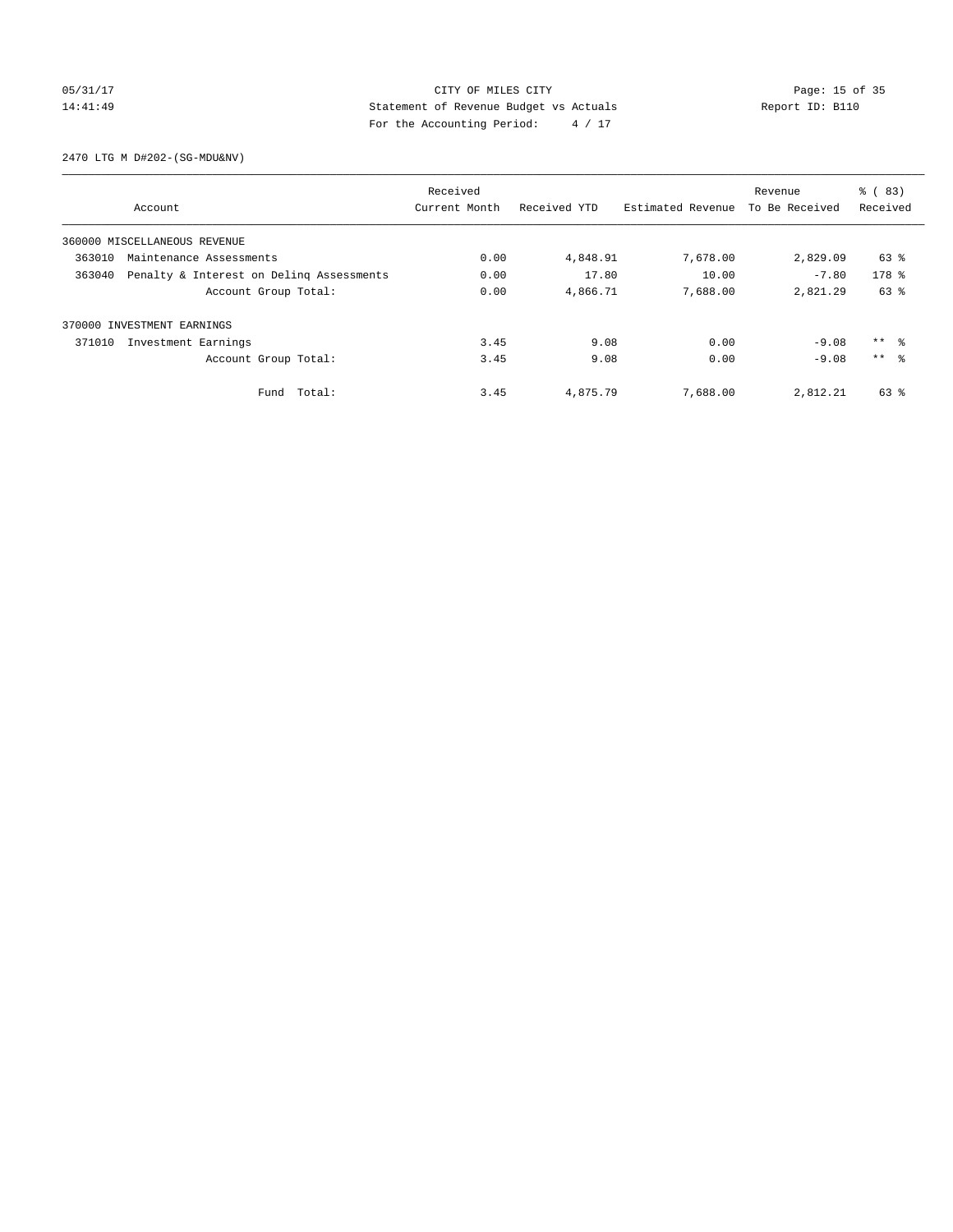# 05/31/17 Page: 16 of 35 14:41:49 Statement of Revenue Budget vs Actuals Report ID: B110 For the Accounting Period: 4 / 17

2480 LTG M M#173-(Milestown Estates)

|                                                    | Received      |              |                   | Revenue        | $\frac{6}{6}$ (83)  |
|----------------------------------------------------|---------------|--------------|-------------------|----------------|---------------------|
| Account                                            | Current Month | Received YTD | Estimated Revenue | To Be Received | Received            |
| 360000 MISCELLANEOUS REVENUE                       |               |              |                   |                |                     |
| 363010<br>Maintenance Assessments                  | 0.00          | 1,095.40     | 1,431.00          | 335.60         | 77 %                |
| 363040<br>Penalty & Interest on Deling Assessments | 0.00          | 0.44         | 0.00              | $-0.44$        | $***$ $ -$          |
| Account Group Total:                               | 0.00          | 1,095.84     | 1,431.00          | 335.16         | 77.8                |
| 370000 INVESTMENT EARNINGS                         |               |              |                   |                |                     |
| 371010<br>Investment Earnings                      | 2.77          | 6.66         | 0.00              | $-6.66$        | $***$ $\frac{6}{3}$ |
| Account Group Total:                               | 2.77          | 6.66         | 0.00              | $-6.66$        | $***$ $\approx$     |
| Total:<br>Fund                                     | 2.77          | 1,102.50     | 1,431.00          | 328.50         | $77*$               |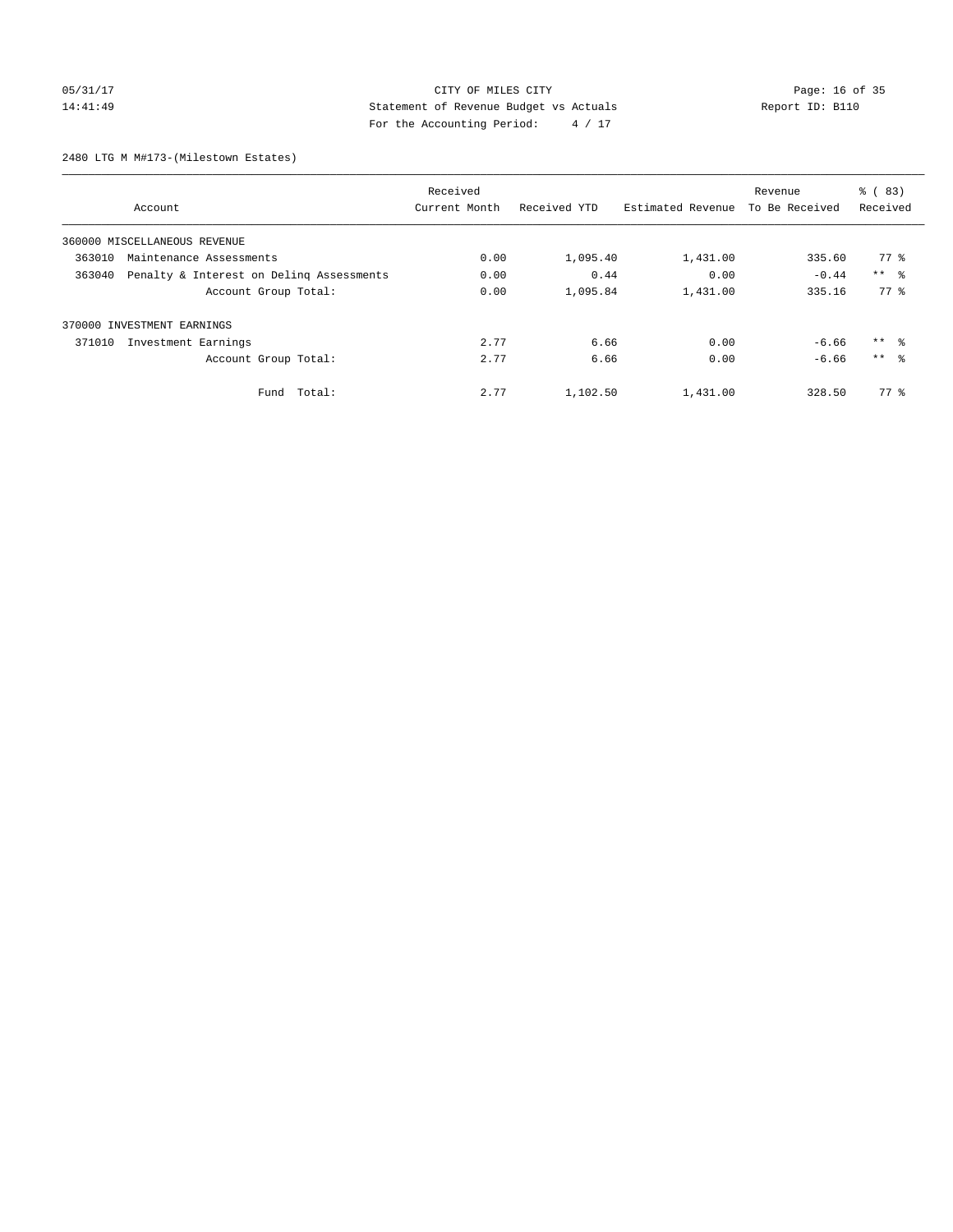# 05/31/17 Page: 17 of 35 14:41:49 Statement of Revenue Budget vs Actuals Report ID: B110 For the Accounting Period: 4 / 17

2510 STR MAINT DIST #204

|        |                                          | Received      |              |                   | Revenue        | % (83)         |
|--------|------------------------------------------|---------------|--------------|-------------------|----------------|----------------|
|        | Account                                  | Current Month | Received YTD | Estimated Revenue | To Be Received | Received       |
|        | 360000 MISCELLANEOUS REVENUE             |               |              |                   |                |                |
| 362020 | MISC REVENUE                             | 0.00          | 0.00         | 59,703.00         | 59,703.00      | 0 <sup>8</sup> |
| 363010 | Maintenance Assessments                  | 8,787.06      | 714,307.06   | 1,365,950.00      | 651,642.94     | $52$ $%$       |
| 363040 | Penalty & Interest on Deling Assessments | 77.49         | 1,481.52     | 1,000.00          | $-481.52$      | 148 %          |
|        | Account Group Total:                     | 8,864.55      | 715,788.58   | 1,426,653.00      | 710,864.42     | 50%            |
| 370000 | INVESTMENT EARNINGS                      |               |              |                   |                |                |
| 371010 | Investment Earnings                      | 1,001.56      | 2,063.32     | 400.00            | $-1,663.32$    | 516 %          |
|        | Account Group Total:                     | 1,001.56      | 2,063.32     | 400.00            | $-1,663.32$    | $516$ %        |
| 380000 | OTHER FINANCING SOURCES                  |               |              |                   |                |                |
| 383000 | Interfund Operating Transfer             | 0.00          | 44,781.00    | 86,220.00         | 41,439.00      | $52*$          |
|        | Account Group Total:                     | 0.00          | 44,781.00    | 86,220.00         | 41,439.00      | $52$ $%$       |
|        | Total:<br>Fund                           | 9,866.11      | 762,632.90   | 1,513,273.00      | 750,640.10     | $50*$          |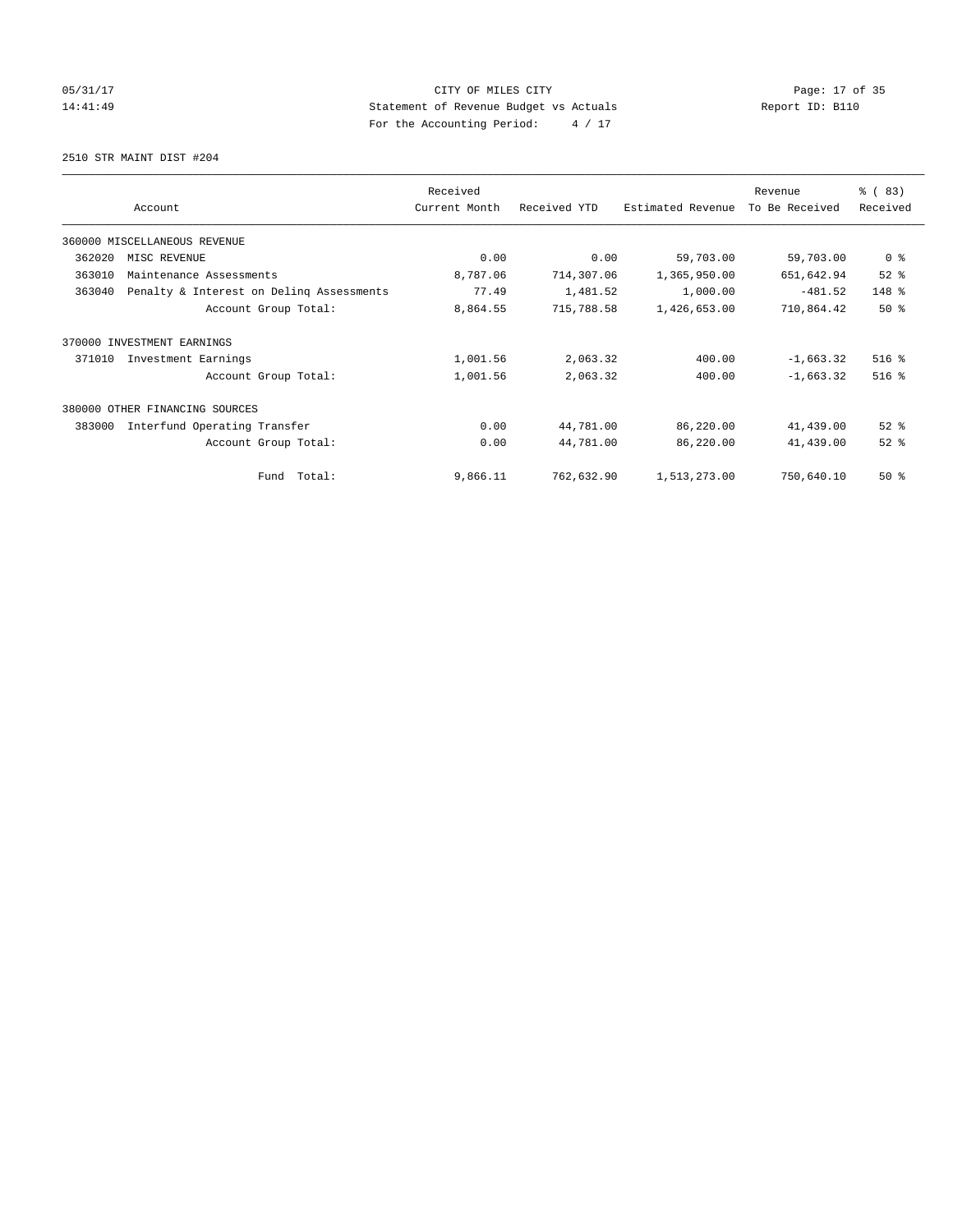# 05/31/17 Page: 18 of 35 14:41:49 Statement of Revenue Budget vs Actuals Report ID: B110 For the Accounting Period: 4 / 17

2520 STR MAINT DIST #205

|                                                    | Received      |              |                   | Revenue        | % (83)    |
|----------------------------------------------------|---------------|--------------|-------------------|----------------|-----------|
| Account                                            | Current Month | Received YTD | Estimated Revenue | To Be Received | Received  |
| 360000 MISCELLANEOUS REVENUE                       |               |              |                   |                |           |
| 363010<br>Maintenance Assessments                  | 4,226.04      | 171,634.70   | 473,419.00        | 301,784.30     | 36%       |
| 363040<br>Penalty & Interest on Deling Assessments | 32.14         | 727.08       | 1,000.00          | 272.92         | 73.8      |
| Account Group Total:                               | 4,258.18      | 172,361.78   | 474,419.00        | 302,057.22     | 36%       |
| 370000 INVESTMENT EARNINGS                         |               |              |                   |                |           |
| 371010<br>Investment Earnings                      | 594.47        | 1,288.34     | 400.00            | $-888.34$      | $322$ $%$ |
| Account Group Total:                               | 594.47        | 1,288.34     | 400.00            | $-888.34$      | $322$ $%$ |
| 380000<br>OTHER FINANCING SOURCES                  |               |              |                   |                |           |
| 383000<br>Interfund Operating Transfer             | 0.00          | 44,781.00    | 86,219.00         | 41,438.00      | $52$ $%$  |
| Account Group Total:                               | 0.00          | 44,781.00    | 86,219.00         | 41,438.00      | $52$ $%$  |
| Fund Total:                                        | 4,852.65      | 218, 431. 12 | 561,038.00        | 342,606.88     | $39*$     |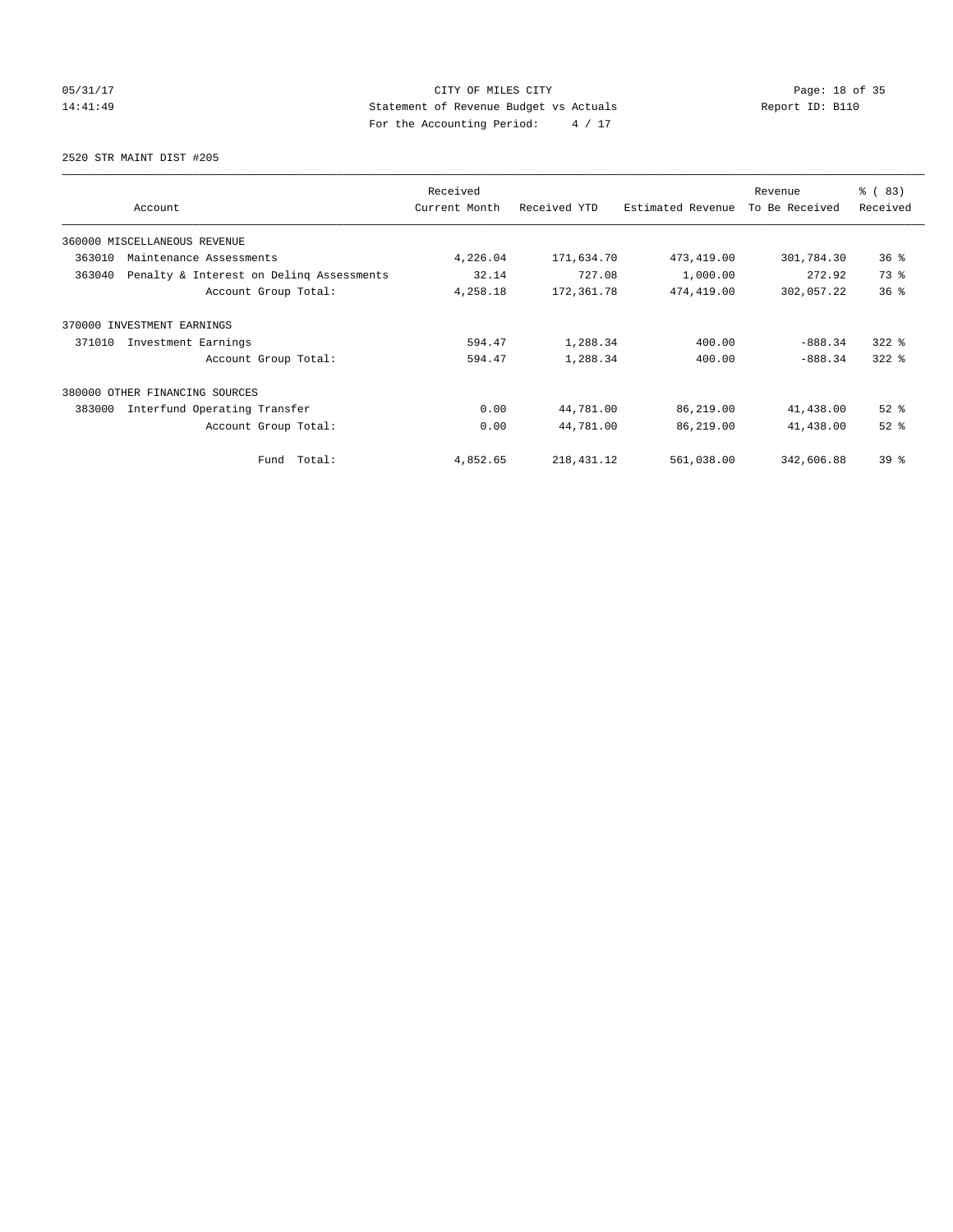## 05/31/17 Page: 19 of 35 14:41:49 Statement of Revenue Budget vs Actuals Report ID: B110 For the Accounting Period: 4 / 17

### 2540 STR MAINT DIST#207-(MILESTOWN ESTATES)

|        |                                          | Received      |              |                   | Revenue        | $\frac{6}{6}$ (83) |
|--------|------------------------------------------|---------------|--------------|-------------------|----------------|--------------------|
|        | Account                                  | Current Month | Received YTD | Estimated Revenue | To Be Received | Received           |
|        | 360000 MISCELLANEOUS REVENUE             |               |              |                   |                |                    |
| 363010 | Maintenance Assessments                  | 0.00          | 3,941.36     | 5,251.00          | 1,309.64       | 75 %               |
| 363040 | Penalty & Interest on Deling Assessments | 0.00          | 10.95        | 0.00              | $-10.95$       | $***$ $ -$         |
|        | Account Group Total:                     | 0.00          | 3,952.31     | 5,251.00          | 1,298.69       | 75 %               |
| 370000 | INVESTMENT EARNINGS                      |               |              |                   |                |                    |
| 371010 | Investment Earnings                      | 6.91          | 16.15        | 0.00              | $-16.15$       | $***$ $ -$         |
|        | Account Group Total:                     | 6.91          | 16.15        | 0.00              | $-16.15$       | $***$ $\approx$    |
|        | Total:<br>Fund                           | 6.91          | 3,968.46     | 5,251.00          | 1,282.54       | 76 %               |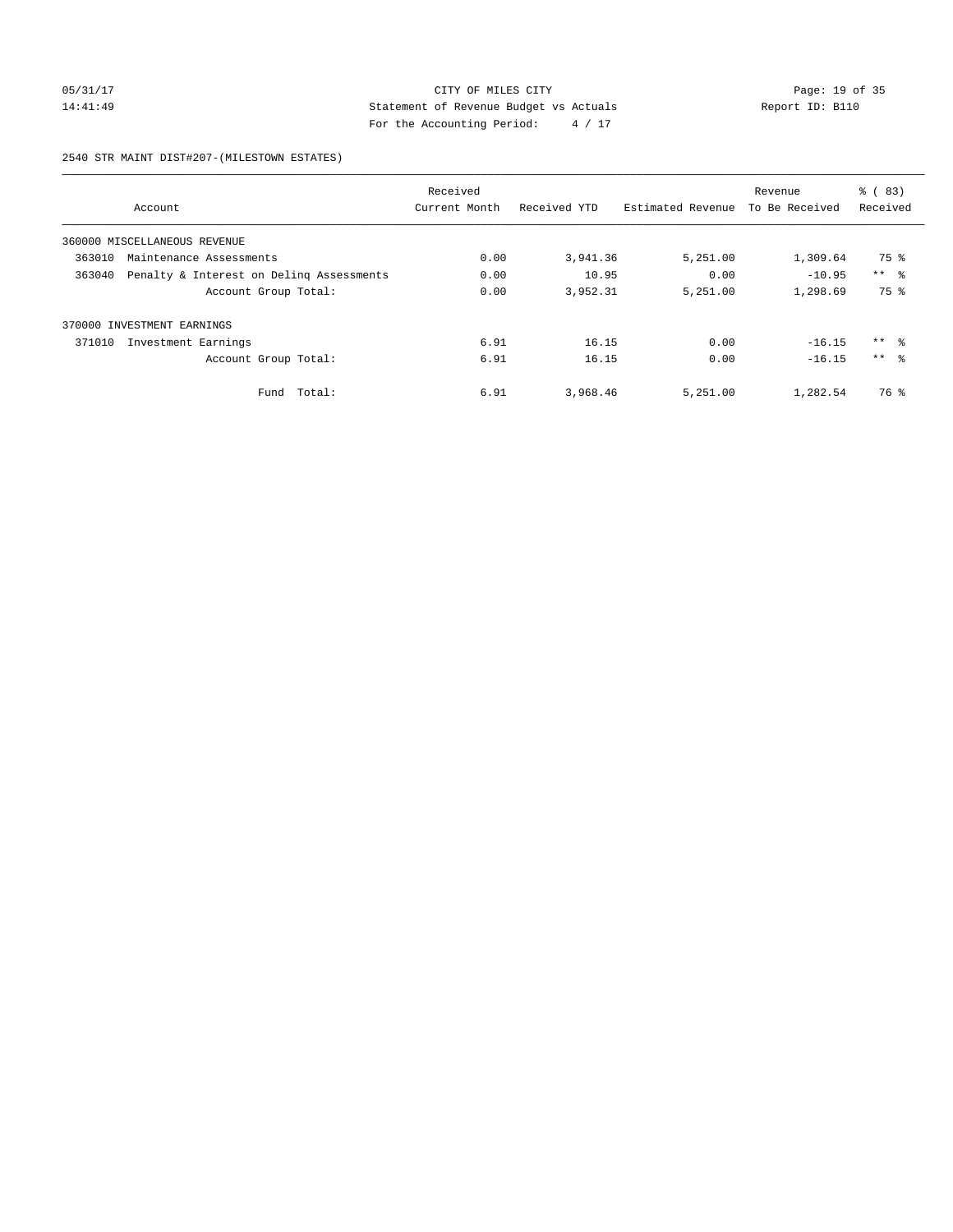## 05/31/17 Page: 20 of 35 14:41:49 Statement of Revenue Budget vs Actuals Report ID: B110 For the Accounting Period: 4 / 17

### 2701 Fire Grants

|        | Account                      |             | Received<br>Current Month | Received YTD | Estimated Revenue | Revenue<br>To Be Received | 8 (83)<br>Received |
|--------|------------------------------|-------------|---------------------------|--------------|-------------------|---------------------------|--------------------|
|        | 360000 MISCELLANEOUS REVENUE |             |                           |              |                   |                           |                    |
| 365040 | DONATIONS-FIRE/AMB           |             | 350.00                    | 350.00       | 1,000.00          | 650.00                    | $35*$              |
|        | Account Group Total:         |             | 350.00                    | 350.00       | 1,000.00          | 650.00                    | $35*$              |
|        |                              | Fund Total: | 350.00                    | 350.00       | 1,000.00          | 650.00                    | $35*$              |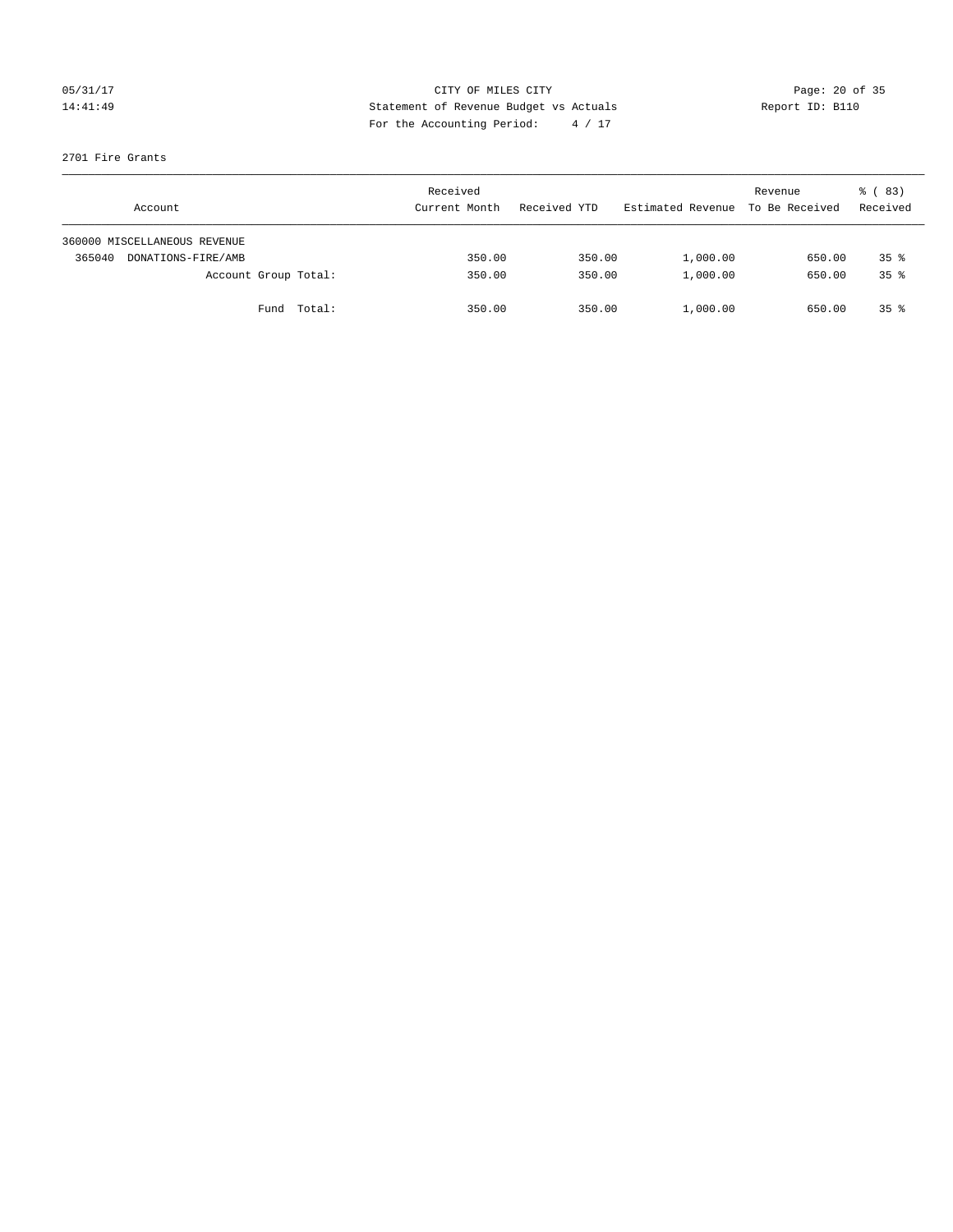## 05/31/17 Page: 21 of 35 14:41:49 Statement of Revenue Budget vs Actuals Report ID: B110 For the Accounting Period: 4 / 17

2820 GAS TAX

| Account                              | Received<br>Current Month | Received YTD | Estimated Revenue | Revenue<br>To Be Received | 8 (83)<br>Received |
|--------------------------------------|---------------------------|--------------|-------------------|---------------------------|--------------------|
| 330000 INTERGOVERNMENTAL REVENUES    |                           |              |                   |                           |                    |
| Gasoline Tax Apportionment<br>335040 | 14,927.12                 | 149, 271.14  | 179,125.00        | 29,853.86                 | $83*$              |
| Account Group Total:                 | 14,927.12                 | 149, 271, 14 | 179,125.00        | 29,853.86                 | $83*$              |
| Fund Total:                          | 14,927.12                 | 149, 271, 14 | 179,125.00        | 29,853.86                 | 83 %               |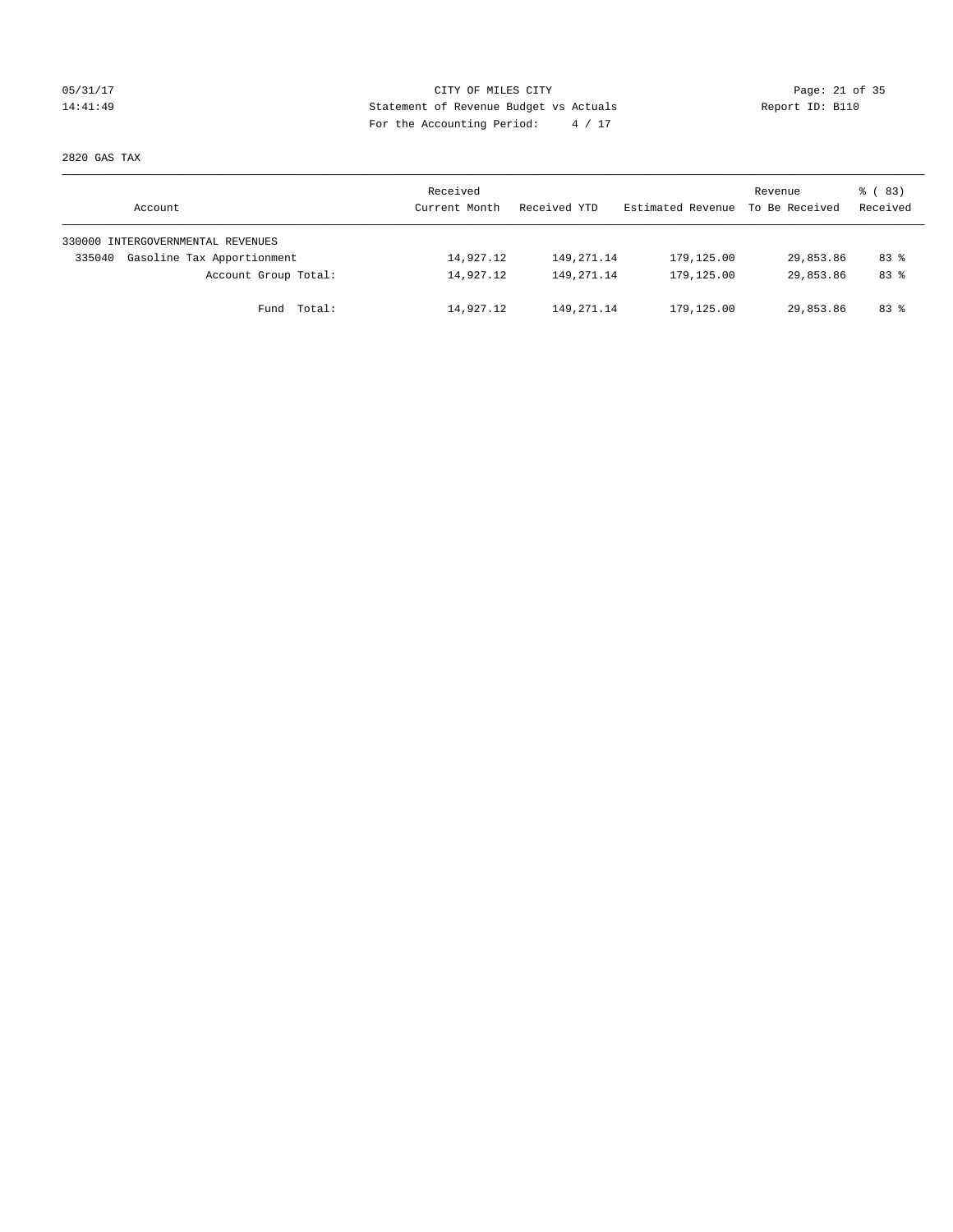## 05/31/17 Page: 22 of 35 14:41:49 Statement of Revenue Budget vs Actuals Report ID: B110 For the Accounting Period: 4 / 17

2850 911 EMERGENCY

| Account                           | Received<br>Current Month | Received YTD | Estimated Revenue | Revenue<br>To Be Received | % (83)<br>Received |
|-----------------------------------|---------------------------|--------------|-------------------|---------------------------|--------------------|
| 330000 INTERGOVERNMENTAL REVENUES |                           |              |                   |                           |                    |
| Homeland Security Grant<br>334014 | 0.00                      | 0.00         | 105,000.00        | 105,000.00                | 0 %                |
| Basic 911 Funds<br>335080         | 0.00                      | 76, 412.25   | 63,000.00         | $-13, 412.25$             | $121$ %            |
| 335081<br>Enhanced 911 Funds      | 0.00                      | 47,768.45    | 63,000.00         | 15, 231.55                | 76 %               |
| 335082<br>911 - WIRELESS FUNDS    | 0.00                      | 57,847.28    | 75,000.00         | 17, 152. 72               | 77.8               |
| Account Group Total:              | 0.00                      | 182,027.98   | 306,000.00        | 123,972.02                | 59 %               |
| 370000 INVESTMENT EARNINGS        |                           |              |                   |                           |                    |
| 371010<br>Investment Earnings     | 179.29                    | 706.56       | 200.00            | $-506.56$                 | $353$ $%$          |
| Account Group Total:              | 179.29                    | 706.56       | 200.00            | $-506.56$                 | $353$ $%$          |
| Fund Total:                       | 179.29                    | 182,734.54   | 306,200.00        | 123, 465. 46              | 60 %               |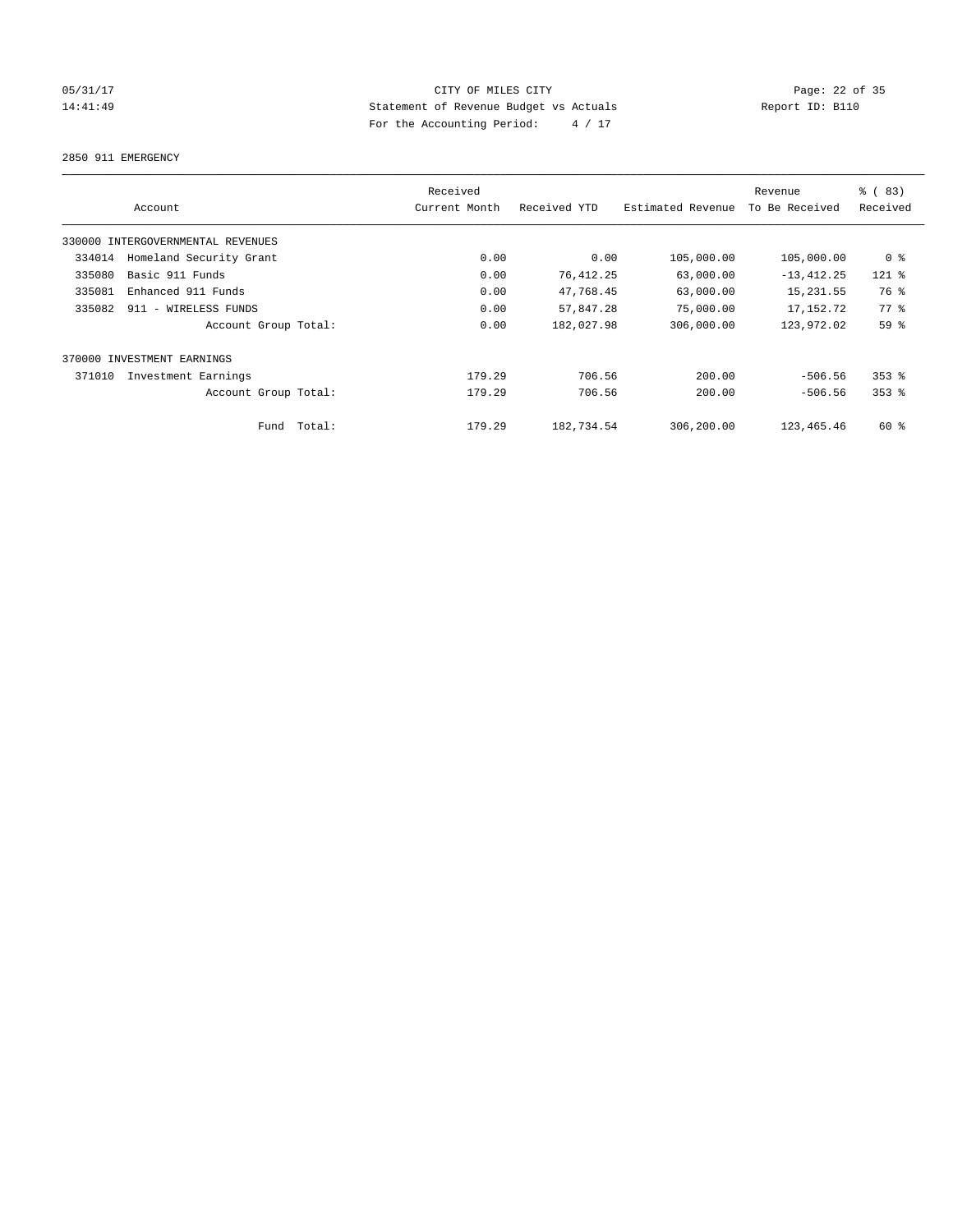## 05/31/17 Page: 23 of 35 14:41:49 Statement of Revenue Budget vs Actuals Report ID: B110 For the Accounting Period: 4 / 17

2880 LIBRARY GRANTS

|        | Account                           | Received<br>Current Month | Received YTD | Estimated Revenue | Revenue<br>To Be Received | $\frac{6}{6}$ (83)<br>Received |
|--------|-----------------------------------|---------------------------|--------------|-------------------|---------------------------|--------------------------------|
|        | 330000 INTERGOVERNMENTAL REVENUES |                           |              |                   |                           |                                |
| 334100 | Library - State Aid               | 0.00                      | 5,398.69     | 5,399.00          | 0.31                      | $100*$                         |
| 334101 | HB#193-Interlibrary Loan Reimb    | 0.00                      | 0.00         | 5,000.00          | 5,000.00                  | 0 <sup>8</sup>                 |
| 334105 | Sagebrush Fed/Coal Sev Tax        | 0.00                      | 4,897.19     | 4,793.00          | $-104.19$                 | $102$ %                        |
|        | Account Group Total:              | 0.00                      | 10,295.88    | 15,192.00         | 4,896.12                  | 68 %                           |
|        | Total:<br>Fund                    | 0.00                      | 10,295.88    | 15,192.00         | 4,896.12                  | 68 %                           |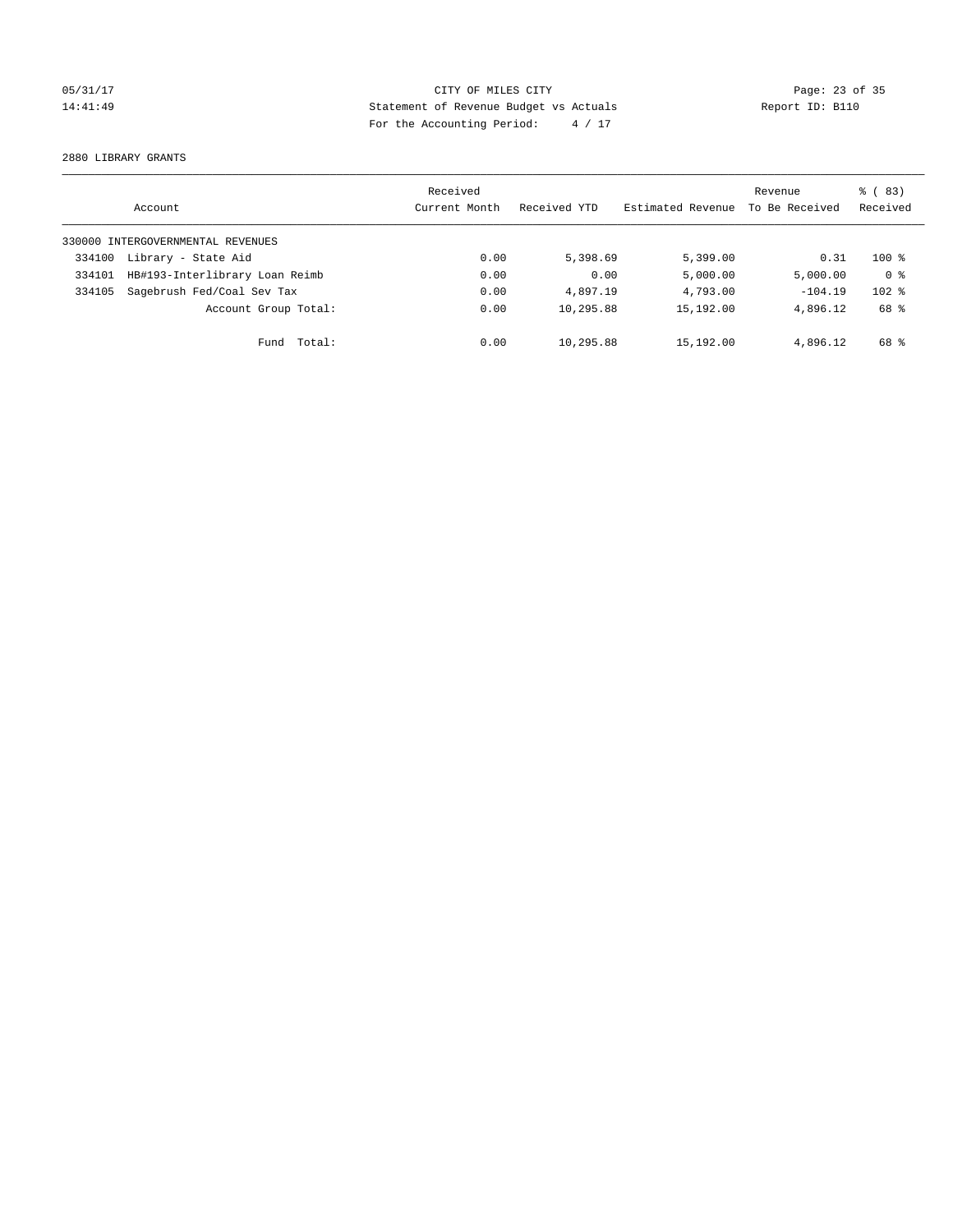# 05/31/17 Page: 24 of 35 14:41:49 Statement of Revenue Budget vs Actuals Report ID: B110 For the Accounting Period: 4 / 17

### 2935 Historic Preservation

| Account                                | Received<br>Current Month | Received YTD | Estimated Revenue | Revenue<br>To Be Received | % (83)<br>Received |
|----------------------------------------|---------------------------|--------------|-------------------|---------------------------|--------------------|
| 330000 INTERGOVERNMENTAL REVENUES      |                           |              |                   |                           |                    |
| 334000<br>State Grants                 | 0.00                      | 2,750.00     | 5,500.00          | 2,750.00                  | $50*$              |
| Account Group Total:                   | 0.00                      | 2,750.00     | 5,500.00          | 2,750.00                  | $50*$              |
| 340000 Charges for Services            |                           |              |                   |                           |                    |
| Preservation Service Fees<br>346080    | 0.00                      | 0.00         | 1,200.00          | 1,200.00                  | 0 <sup>8</sup>     |
| Account Group Total:                   | 0.00                      | 0.00         | 1,200.00          | 1,200.00                  | 0 <sup>8</sup>     |
| 360000 MISCELLANEOUS REVENUE           |                           |              |                   |                           |                    |
| 362020<br>MISC REVENUE                 | 75.00                     | 75.00        | 0.00              | $-75.00$                  | $***$ $\approx$    |
| 365000<br>Contributions and Donations  | 0.00                      | 0.00         | 1,000.00          | 1,000.00                  | 0 <sup>8</sup>     |
| Account Group Total:                   | 75.00                     | 75.00        | 1,000.00          | 925.00                    | 8 %                |
| 380000 OTHER FINANCING SOURCES         |                           |              |                   |                           |                    |
| Interfund Operating Transfer<br>383000 | 0.00                      | 2,200.00     | 2,200.00          | 0.00                      | $100*$             |
| Account Group Total:                   | 0.00                      | 2,200.00     | 2,200.00          | 0.00                      | 100%               |
| Fund Total:                            | 75.00                     | 5,025.00     | 9,900.00          | 4,875.00                  | $51$ $%$           |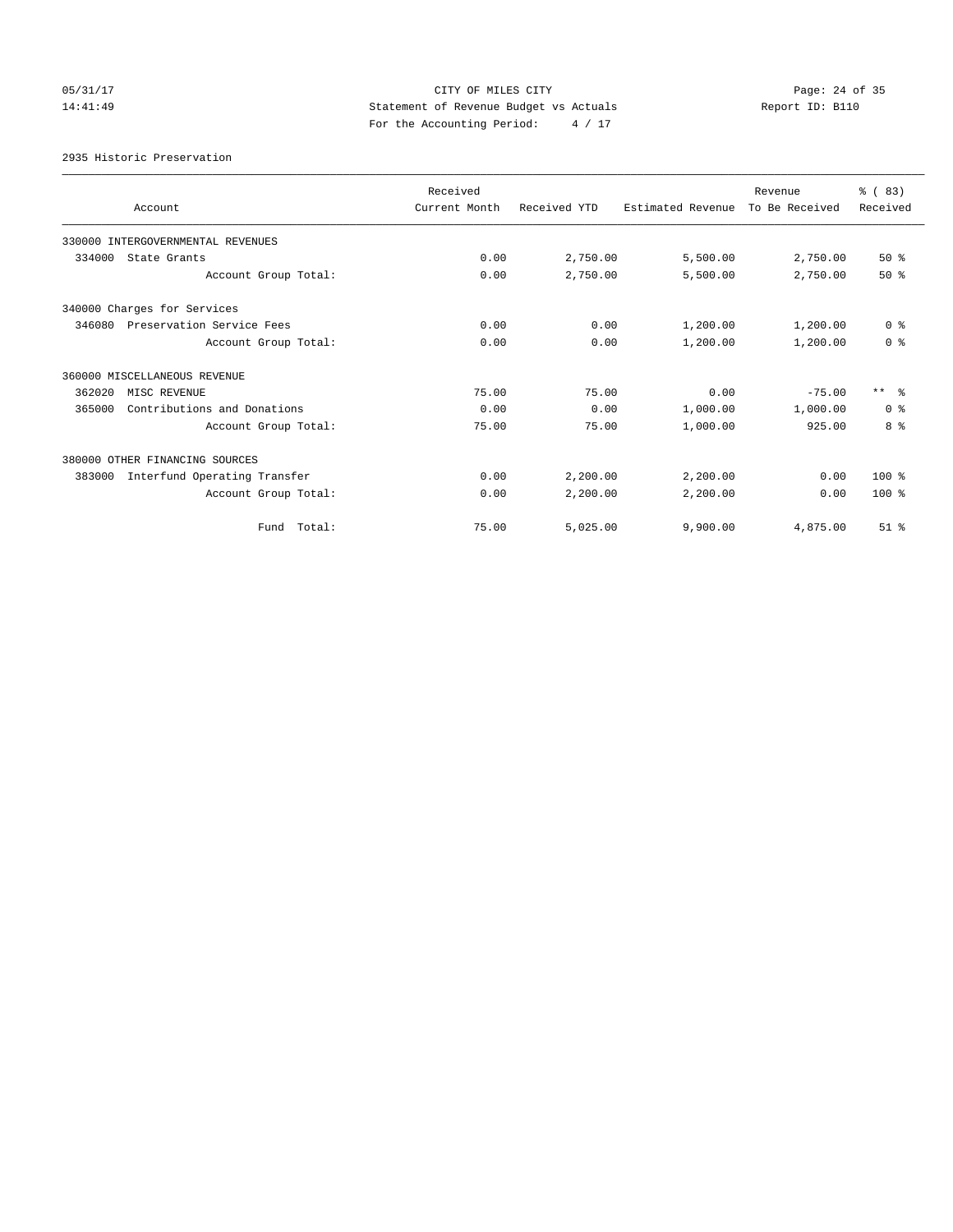## 05/31/17 Page: 25 of 35 14:41:49 Statement of Revenue Budget vs Actuals Report ID: B110 For the Accounting Period: 4 / 17

2985 RETIRED SENIOR VOLUNTEER PROG (RSVP)

|                                   |        | Received      |              |                   | Revenue        | % (83)           |
|-----------------------------------|--------|---------------|--------------|-------------------|----------------|------------------|
| Account                           |        | Current Month | Received YTD | Estimated Revenue | To Be Received | Received         |
| 330000 INTERGOVERNMENTAL REVENUES |        |               |              |                   |                |                  |
| RSVP-Fallon/Custer<br>331166      |        | 5,777.64      | 57,322.19    | 82,412.00         | 25,089.81      | 70 %             |
| Account Group Total:              |        | 5,777.64      | 57, 322.19   | 82,412.00         | 25,089.81      | 70 %             |
| 360000 MISCELLANEOUS REVENUE      |        |               |              |                   |                |                  |
| 362020<br>MISC REVENUE            |        | 28.05         | 18,328.46    | 13,350.00         | $-4,978.46$    | $137$ $%$        |
| Account Group Total:              |        | 28.05         | 18,328.46    | 13,350.00         | $-4,978.46$    | 137 <sub>8</sub> |
| 370000 INVESTMENT EARNINGS        |        |               |              |                   |                |                  |
| Investment Earnings<br>371010     |        | 32.61         | 57.83        | 0.00              | $-57.83$       | $***$ $ -$       |
| Account Group Total:              |        | 32.61         | 57.83        | 0.00              | $-57.83$       | $***$ $\approx$  |
| Fund                              | Total: | 5,838.30      | 75,708.48    | 95,762.00         | 20,053.52      | 79 %             |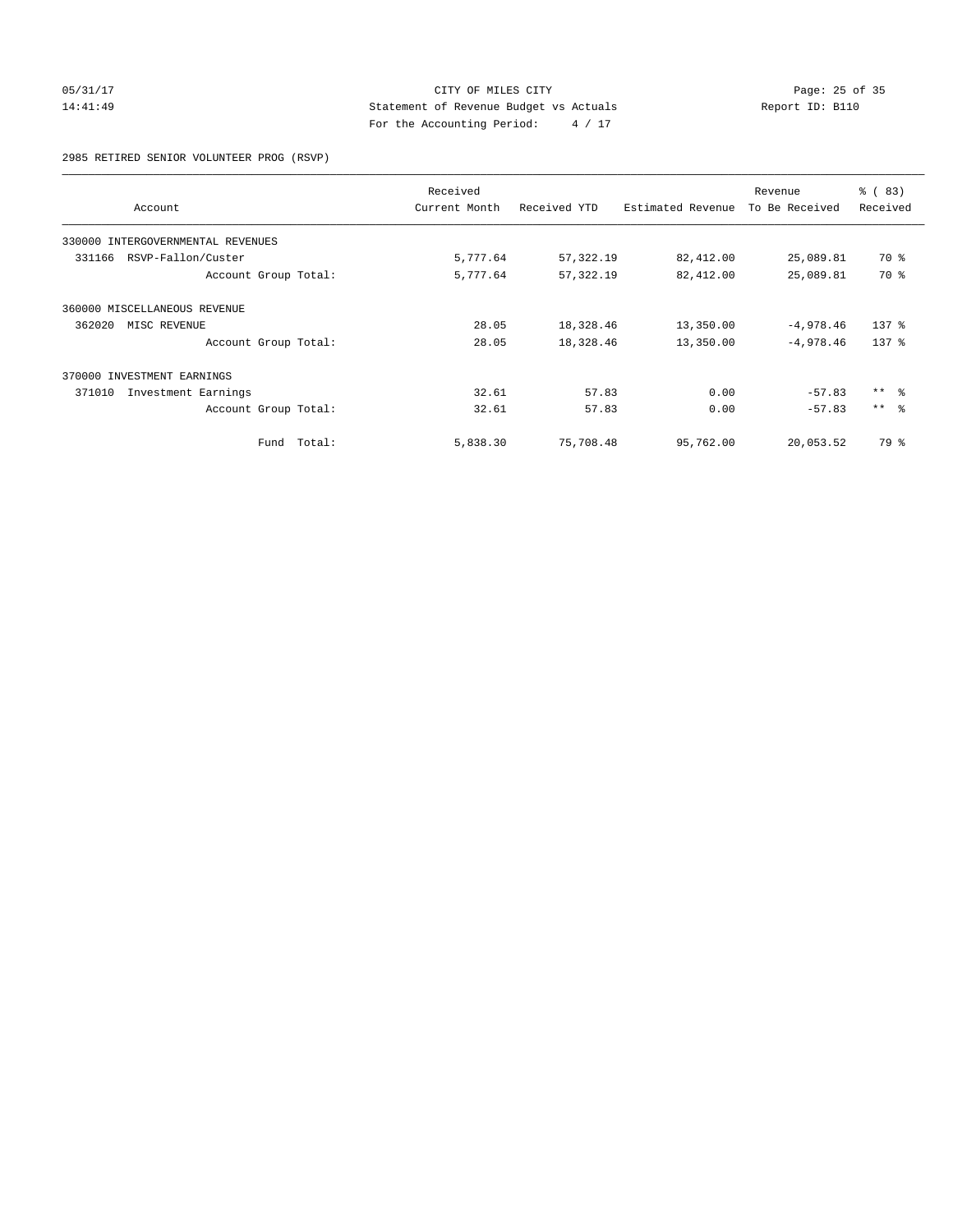## 05/31/17 Page: 26 of 35 14:41:49 Statement of Revenue Budget vs Actuals Report ID: B110 For the Accounting Period: 4 / 17

### 3400 SID REVOLVING FUND

| Account                                | Received<br>Current Month | Received YTD | Estimated Revenue | Revenue<br>To Be Received | 8 (83)<br>Received |
|----------------------------------------|---------------------------|--------------|-------------------|---------------------------|--------------------|
| 380000 OTHER FINANCING SOURCES         |                           |              |                   |                           |                    |
| Interfund Operating Transfer<br>383000 | 0.00                      | 2,985.00     | 0.00              | $-2.985.00$               | $***$ %            |
| Account Group Total:                   | 0.00                      | 2,985.00     | 0.00              | $-2.985.00$               | $***$ %            |
| Fund Total:                            | 0.00                      | 2,985.00     | 0.00              | $-2,985.00$               | $***$ %            |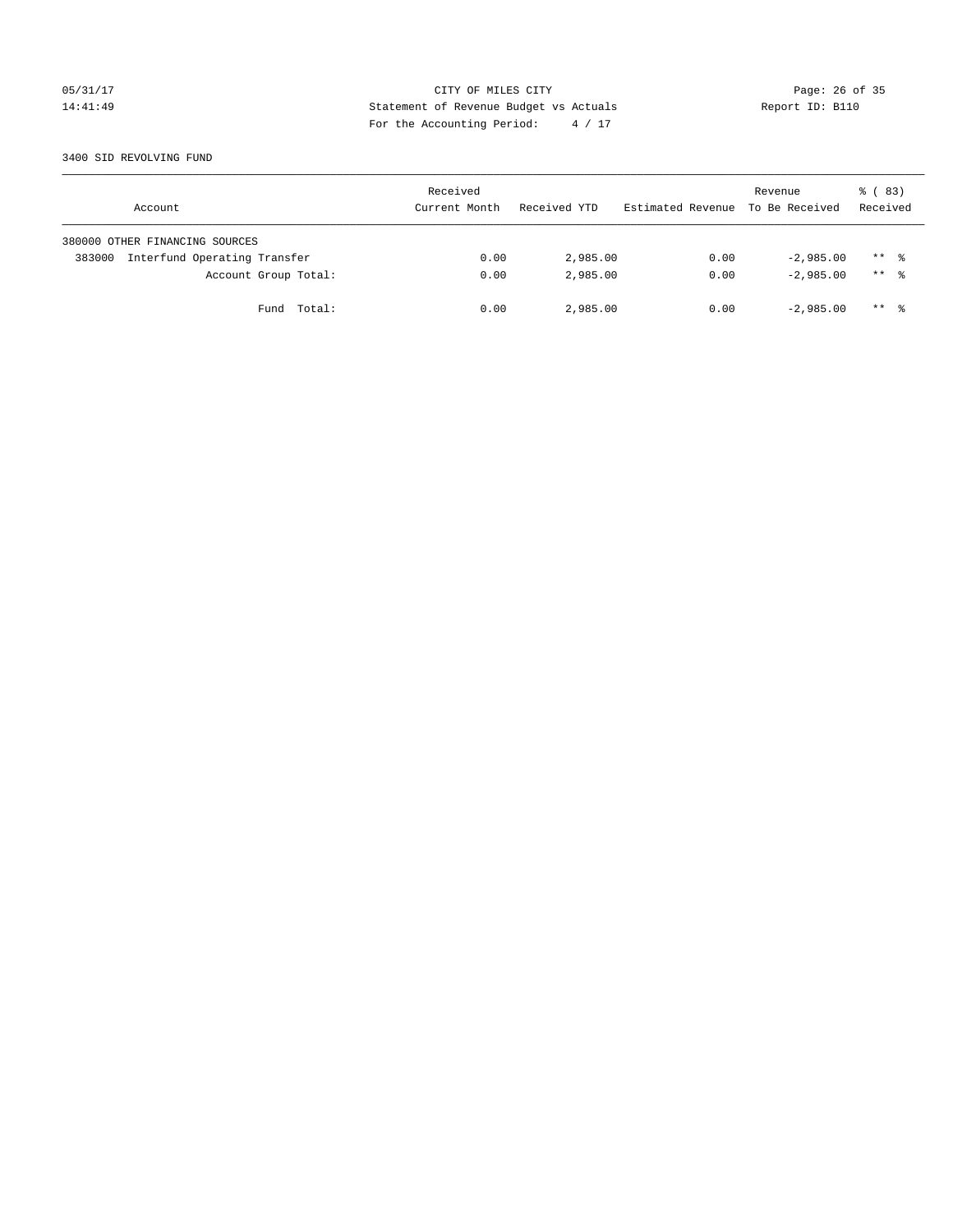## 05/31/17 Page: 27 of 35 14:41:49 Statement of Revenue Budget vs Actuals Report ID: B110 For the Accounting Period: 4 / 17

3670 SID 211

| Account                                           | Received<br>Current Month | Received YTD | Estimated Revenue To Be Received | Revenue      | 8 (83)<br>Received |
|---------------------------------------------------|---------------------------|--------------|----------------------------------|--------------|--------------------|
| 360000 MISCELLANEOUS REVENUE                      |                           |              |                                  |              |                    |
| Bond Principal and Interest Assessments<br>363020 | 0.00                      | 17,597.09    | 4,551.00                         | $-13,046.09$ | 387 %              |
| Account Group Total:                              | 0.00                      | 17,597.09    | 4,551.00                         | $-13.046.09$ | 387 %              |
| Fund Total:                                       | 0.00                      | 17,597.09    | 4,551.00                         | $-13,046.09$ | 387 %              |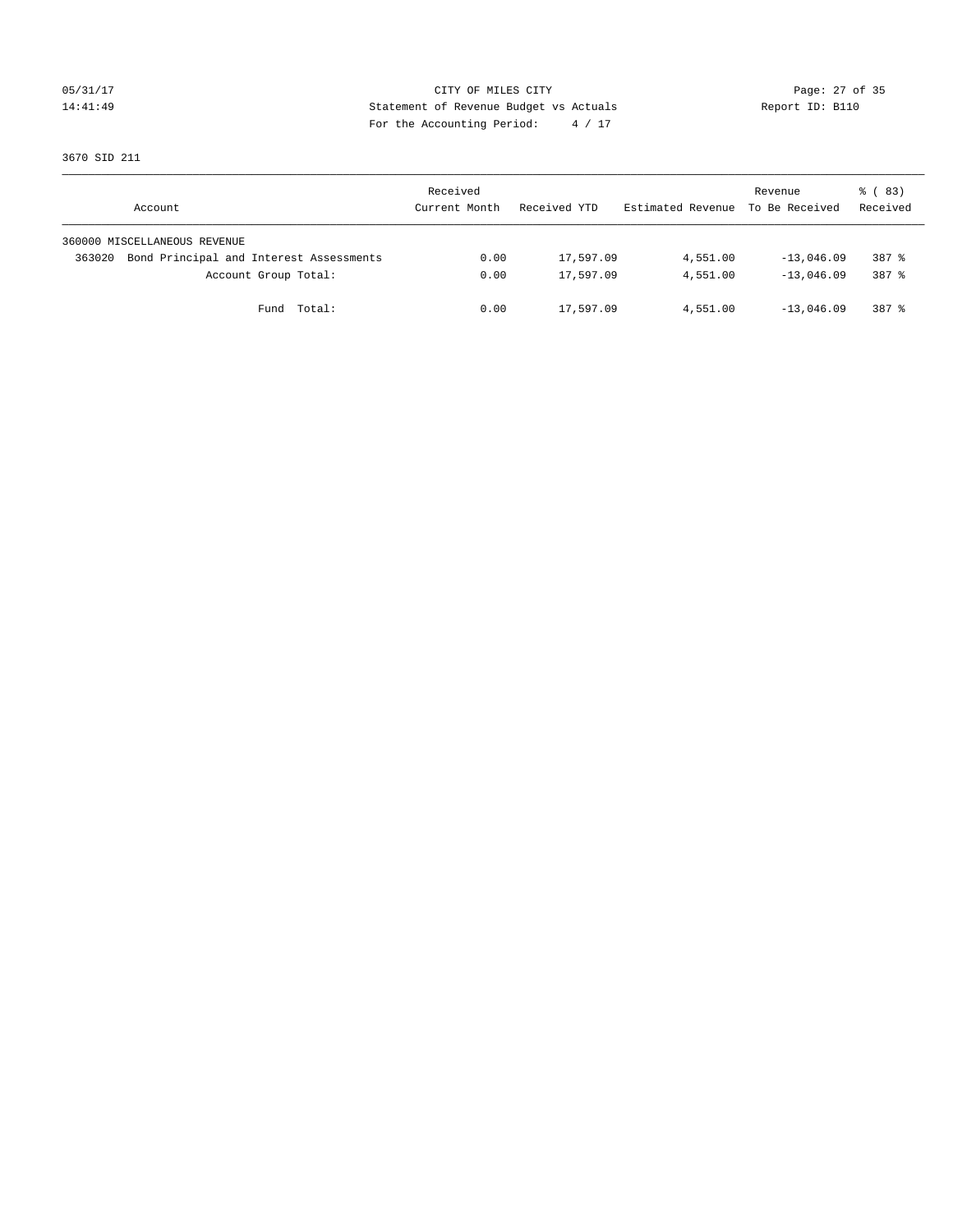## 05/31/17 Page: 28 of 35 14:41:49 Statement of Revenue Budget vs Actuals Report ID: B110 For the Accounting Period: 4 / 17

4000 General Fund Capitol Improvement Fund

|                                        | Received      |              |                   | Revenue        | % (83)              |
|----------------------------------------|---------------|--------------|-------------------|----------------|---------------------|
| Account                                | Current Month | Received YTD | Estimated Revenue | To Be Received | Received            |
| 370000 INVESTMENT EARNINGS             |               |              |                   |                |                     |
| 371010<br>Investment Earnings          | 245.21        | 399.44       | 0.00              | $-399.44$      | $***$ $\frac{6}{3}$ |
| Account Group Total:                   | 245.21        | 399.44       | 0.00              | $-399.44$      | $***$ $\approx$     |
| 380000 OTHER FINANCING SOURCES         |               |              |                   |                |                     |
| Interfund Operating Transfer<br>383000 | 0.00          | 77,000.00    | 77,000.00         | 0.00           | $100*$              |
| Account Group Total:                   | 0.00          | 77,000.00    | 77,000.00         | 0.00           | $100*$              |
| Total:<br>Fund                         | 245.21        | 77,399.44    | 77,000.00         | $-399.44$      | $101$ %             |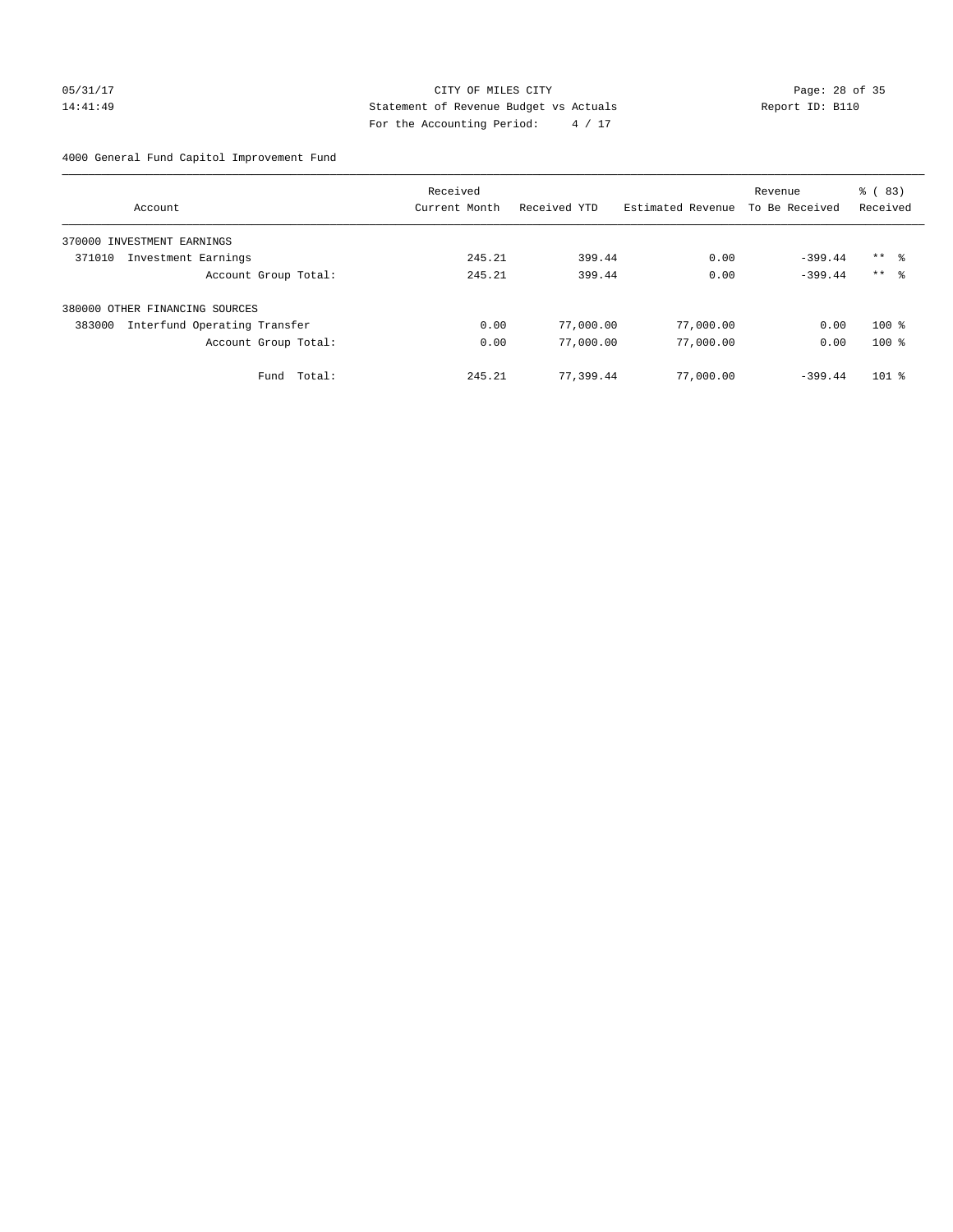# 05/31/17 Page: 29 of 35 14:41:49 Statement of Revenue Budget vs Actuals Report ID: B110 For the Accounting Period: 4 / 17

4056 Airport- Capital Improvement Plan

|        |                                    | Received      |              |                   | Revenue        | % (83)          |
|--------|------------------------------------|---------------|--------------|-------------------|----------------|-----------------|
|        | Account                            | Current Month | Received YTD | Estimated Revenue | To Be Received | Received        |
|        | 340000 Charges for Services        |               |              |                   |                |                 |
| 343018 | Sale of Street & Roadway Materials | 0.00          | 1,000.00     | 1,000.00          | 0.00           | $100$ %         |
| 343065 | Building Rentals                   | 0.00          | 0.00         | 10,200.00         | 10,200.00      | 0 <sup>8</sup>  |
| 343067 | Other - Miscellaneous              | 0.00          | 29.12        | 0.00              | $-29.12$       | $***$ $\approx$ |
| 343069 | Ag Contract                        | 0.00          | 7,750.00     | 1,000.00          | $-6,750.00$    | $775$ $%$       |
|        | Account Group Total:               | 0.00          | 8,779.12     | 12,200.00         | 3,420.88       | 72 %            |
|        | 360000 MISCELLANEOUS REVENUE       |               |              |                   |                |                 |
| 361010 | Land Rental                        | 0.00          | 2,560.00     | 50,000.00         | 47,440.00      | 5 <sup>8</sup>  |
|        | Account Group Total:               | 0.00          | 2,560.00     | 50,000.00         | 47,440.00      | 5 <sup>8</sup>  |
|        | Total:<br>Fund                     | 0.00          | 11,339.12    | 62,200.00         | 50,860.88      | 18 <sup>°</sup> |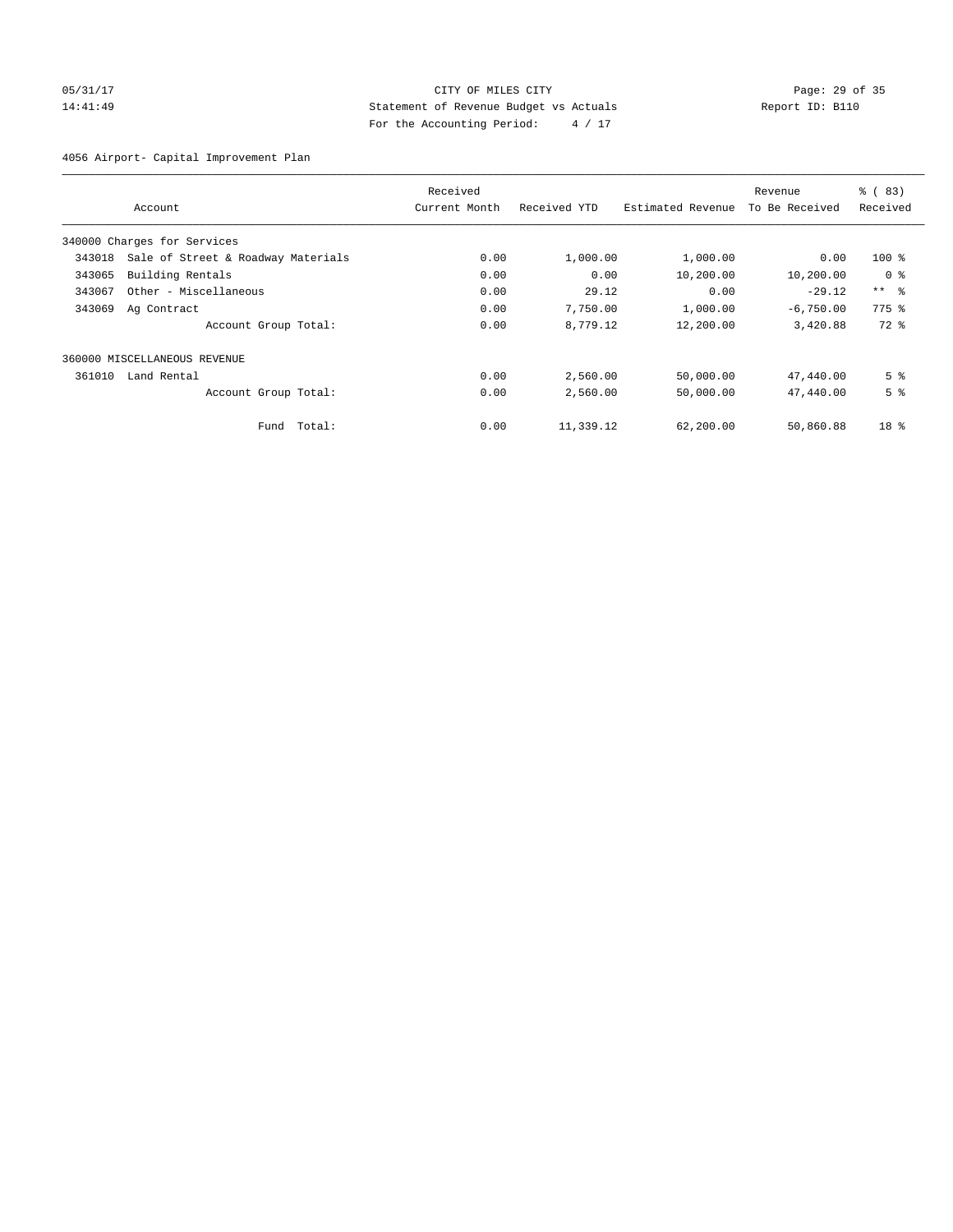05/31/17 Page: 30 of 35 14:41:49 Statement of Revenue Budget vs Actuals Report ID: B110 For the Accounting Period: 4 / 17

4060 CAPITAL IMPROV-PUBLIC WORKS

|        |                                    | Received      |              |                   | Revenue        | % (83)                  |
|--------|------------------------------------|---------------|--------------|-------------------|----------------|-------------------------|
|        | Account                            | Current Month | Received YTD | Estimated Revenue | To Be Received | Received                |
|        | 320000 LICENSES AND PERMITS        |               |              |                   |                |                         |
| 323040 | Other Miscellaneous Permits        | 0.00          | 2,225.00     | 3,000.00          | 775.00         | 74 %                    |
|        | Account Group Total:               | 0.00          | 2,225.00     | 3,000.00          | 775.00         | 74 %                    |
|        | 340000 Charges for Services        |               |              |                   |                |                         |
| 343014 | Street Cleaning                    | 0.00          | 1,140.00     | 8,490.00          | 7,350.00       | $13*$                   |
| 343016 | Prkg Vio/Off Str-Impnd Fees        | 300.00        | 900.00       | 500.00            | $-400.00$      | 180 %                   |
| 343018 | Sale of Street & Roadway Materials | 0.00          | 2,694.00     | 1,000.00          | $-1,694.00$    | $269$ $%$               |
|        | Account Group Total:               | 300.00        | 4,734.00     | 9,990.00          | 5,256.00       | 47.8                    |
|        | 370000 INVESTMENT EARNINGS         |               |              |                   |                |                         |
| 371010 | Investment Earnings                | 667.85        | 1,403.70     | 0.00              | $-1, 403.70$   | $***$ $=$ $\frac{6}{5}$ |
|        | Account Group Total:               | 667.85        | 1,403.70     | 0.00              | $-1.403.70$    | $***$ $\approx$         |
|        | 380000 OTHER FINANCING SOURCES     |               |              |                   |                |                         |
| 383000 | Interfund Operating Transfer       | 0.00          | 75,000.00    | 139,897.00        | 64,897.00      | 54 %                    |
|        | Account Group Total:               | 0.00          | 75,000.00    | 139,897.00        | 64,897.00      | 54 %                    |
|        | Total:<br>Fund                     | 967.85        | 83, 362. 70  | 152,887.00        | 69,524.30      | 55%                     |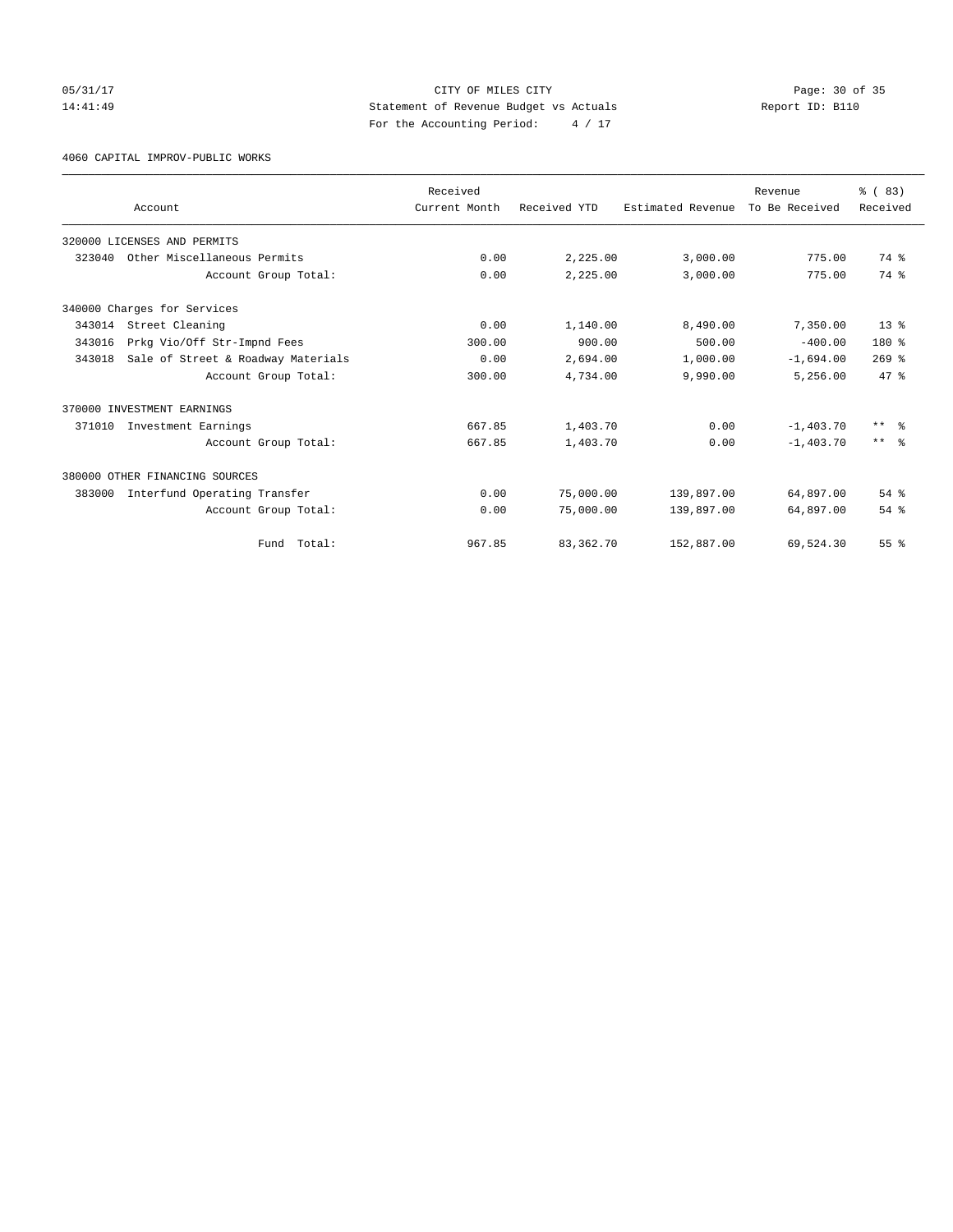# 05/31/17 Page: 31 of 35 14:41:49 Statement of Revenue Budget vs Actuals Report ID: B110 For the Accounting Period: 4 / 17

5210 WATER UTILITY

|        | Account                              | Received<br>Current Month | Received YTD | Estimated Revenue | Revenue<br>To Be Received | % (83)<br>Received  |
|--------|--------------------------------------|---------------------------|--------------|-------------------|---------------------------|---------------------|
|        |                                      |                           |              |                   |                           |                     |
|        | 330000 INTERGOVERNMENTAL REVENUES    |                           |              |                   |                           |                     |
| 331041 | Economic Development Act-Water Study | 0.00                      | 22,055.86    | 0.00              | $-22.055.86$              | $***$ $=$           |
|        | Account Group Total:                 | 0.00                      | 22,055.86    | 0.00              | $-22.055.86$              | $***$ $ -$          |
|        | 340000 Charges for Services          |                           |              |                   |                           |                     |
| 343021 | Metered Water Sales                  | 134,062.93                | 1,670,174.28 | 1,843,758.00      | 173,583.72                | 91 <sup>°</sup>     |
| 343022 | Unmetered Water Sales/Chrgoffs       | 45.03                     | 463.33       | 1,600.00          | 1,136.67                  | 29 <sup>8</sup>     |
| 343023 | Bulk Water Sales                     | 0.00                      | 7,011.36     | 6,000.00          | $-1,011.36$               | $117*$              |
| 343024 | Sales of Water Materials & Supplies  | 0.00                      | 260.00       | 0.00              | $-260.00$                 | $***$ $ -$          |
| 343025 | Hookup Fee                           | 2,520.00                  | 11,040.00    | 8,000.00          | $-3.040.00$               | $138*$              |
| 343026 | Water Install/Tap Chrgs/Labor        | 196.35                    | 15, 139. 22  | 4,000.00          | $-11, 139.22$             | $378$ $%$           |
| 343027 | Chq for Wtr Dept. Serv               | 335.00                    | 13,090.00    | 0.00              | $-13,090,00$              | ** %                |
| 343029 | Curb Stop Replacement Fee            | 3,574.00                  | 36,164.00    | 42,500.00         | 6,336.00                  | 85%                 |
| 343039 | Custer Co w/s District (Water Study) | 0.00                      | 7,500.00     | 0.00              | $-7.500.00$               | $***$ $\frac{6}{5}$ |
|        | Account Group Total:                 | 140,733.31                | 1,760,842.19 | 1,905,858.00      | 145,015.81                | $92$ $%$            |
|        | 360000 MISCELLANEOUS REVENUE         |                           |              |                   |                           |                     |
|        | 362020 MISC REVENUE                  | 5.00                      | 65.00        | 1,000.00          | 935.00                    | 7 %                 |
|        | Account Group Total:                 | 5.00                      | 65.00        | 1,000.00          | 935.00                    | 7 %                 |
|        | 370000 INVESTMENT EARNINGS           |                           |              |                   |                           |                     |
| 371010 | Investment Earnings                  | 11,149.40                 | 26, 441.60   | 6,000.00          | $-20, 441.60$             | 441 %               |
|        | Account Group Total:                 | 11,149.40                 | 26, 441.60   | 6,000.00          | $-20, 441.60$             | 441 %               |
|        | Fund Total:                          | 151,887.71                | 1,809,404.65 | 1,912,858.00      | 103, 453.35               | 95 <sup>8</sup>     |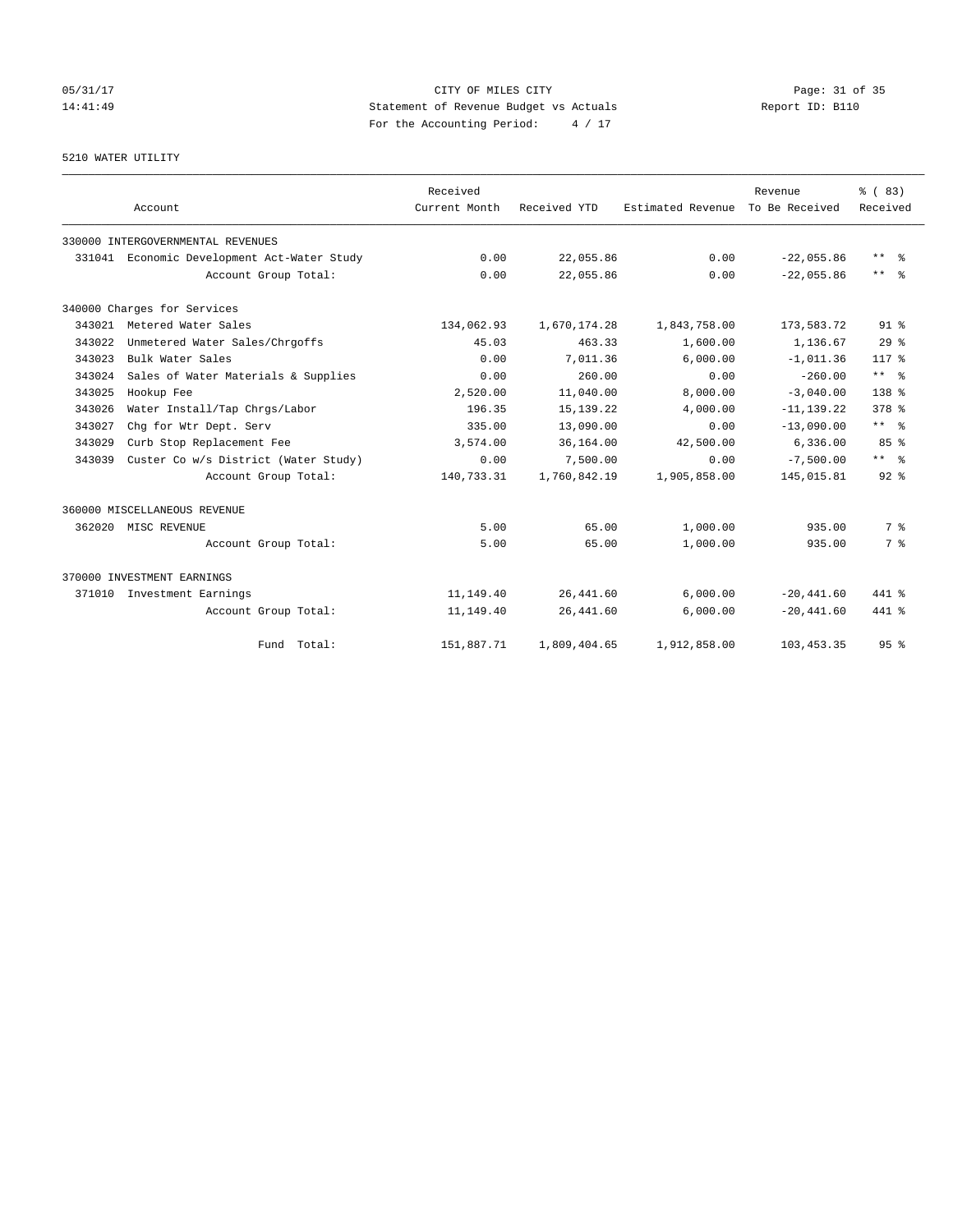# 05/31/17 Page: 32 of 35 14:41:49 Statement of Revenue Budget vs Actuals Report ID: B110 For the Accounting Period: 4 / 17

## 5310 SEWER UTILITY

|        |                                         | Received      |              |                   | Revenue        | % (83)                    |
|--------|-----------------------------------------|---------------|--------------|-------------------|----------------|---------------------------|
|        | Account                                 | Current Month | Received YTD | Estimated Revenue | To Be Received | Received                  |
|        | 330000 INTERGOVERNMENTAL REVENUES       |               |              |                   |                |                           |
|        | 331991 Federal Stimulus                 | 0.00          | 400,000.00   | 0.00              | $-400,000.00$  | $\star\star$<br>$\approx$ |
| 334120 | TSEP Grant                              | 0.00          | 340,000.00   | 500,000.00        | 160,000.00     | 68 %                      |
| 334121 | DNRC GRANTS                             | 0.00          | 0.00         | 50,000.00         | 50,000.00      | 0 <sup>8</sup>            |
| 334122 | Renewable Resource Grant                | 0.00          | 0.00         | 50,000.00         | 50,000.00      | 0 <sup>8</sup>            |
|        | Account Group Total:                    | 0.00          | 740,000.00   | 600,000.00        | $-140,000.00$  | $123$ %                   |
|        | 340000 Charges for Services             |               |              |                   |                |                           |
| 341075 | Serv/Cnty-Interlocal Agmt               | 382.50        | 1,147.50     | 0.00              | $-1, 147.50$   | ** *                      |
| 343031 | Sewer Service Charges                   | 164,053.00    | 1,657,431.09 | 2,038,010.00      | 380,578.91     | 81 %                      |
| 343032 | Sewer Installation Charges/Chrgoffs     | 45.03         | 295.60       | 1,000.00          | 704.40         | $30*$                     |
| 343033 | Hookup Fee                              | 0.00          | 1,920.00     | 4,000.00          | 2,080.00       | 48 %                      |
| 343034 | Treatment Facilities Fees               | 235.00        | 1,525.00     | 2,000.00          | 475.00         | 76 %                      |
| 343036 | Miscellaneous Sewer Revenue (Labor)     | 0.00          | 4,636.19     | 1,000.00          | $-3,636.19$    | 464 %                     |
| 343037 | Baker Road Etc.                         | 951.65        | 10,004.39    | 6, 200.00         | $-3,804.39$    | $161$ %                   |
| 343039 | Custer Co w/s District (Water Study)    | 0.00          | 7,500.00     | 0.00              | $-7,500.00$    | $***$ $ -$                |
|        | Account Group Total:                    | 165,667.18    | 1,684,459.77 | 2,052,210.00      | 367,750.23     | $82*$                     |
|        | 360000 MISCELLANEOUS REVENUE            |               |              |                   |                |                           |
| 361010 | Land Rental                             | 0.00          | 75.90        | 1,600.00          | 1,524.10       | 5 <sup>8</sup>            |
| 362020 | MISC REVENUE                            | 0.00          | 0.00         | 3,000.00          | 3,000.00       | 0 <sup>8</sup>            |
|        | Account Group Total:                    | 0.00          | 75.90        | 4,600.00          | 4,524.10       | 2 <sup>8</sup>            |
|        | 370000 INVESTMENT EARNINGS              |               |              |                   |                |                           |
|        | 371010 Investment Earnings              | 2,251.57      | 4,598.05     | 500.00            | $-4,098.05$    | $920*$                    |
|        | Account Group Total:                    | 2,251.57      | 4,598.05     | 500.00            | $-4,098.05$    | $920*$                    |
|        | 380000 OTHER FINANCING SOURCES          |               |              |                   |                |                           |
|        | 381070 Proceeds/Loans/Intercap 016-2015 | 0.00          | 429,657.00   | 6, 200, 000.00    | 5,770,343.00   | 7 %                       |
|        | Account Group Total:                    | 0.00          | 429,657.00   | 6, 200, 000.00    | 5,770,343.00   | 7 %                       |
|        | Total:<br>Fund                          | 167,918.75    | 2,858,790.72 | 8,857,310.00      | 5,998,519.28   | $32*$                     |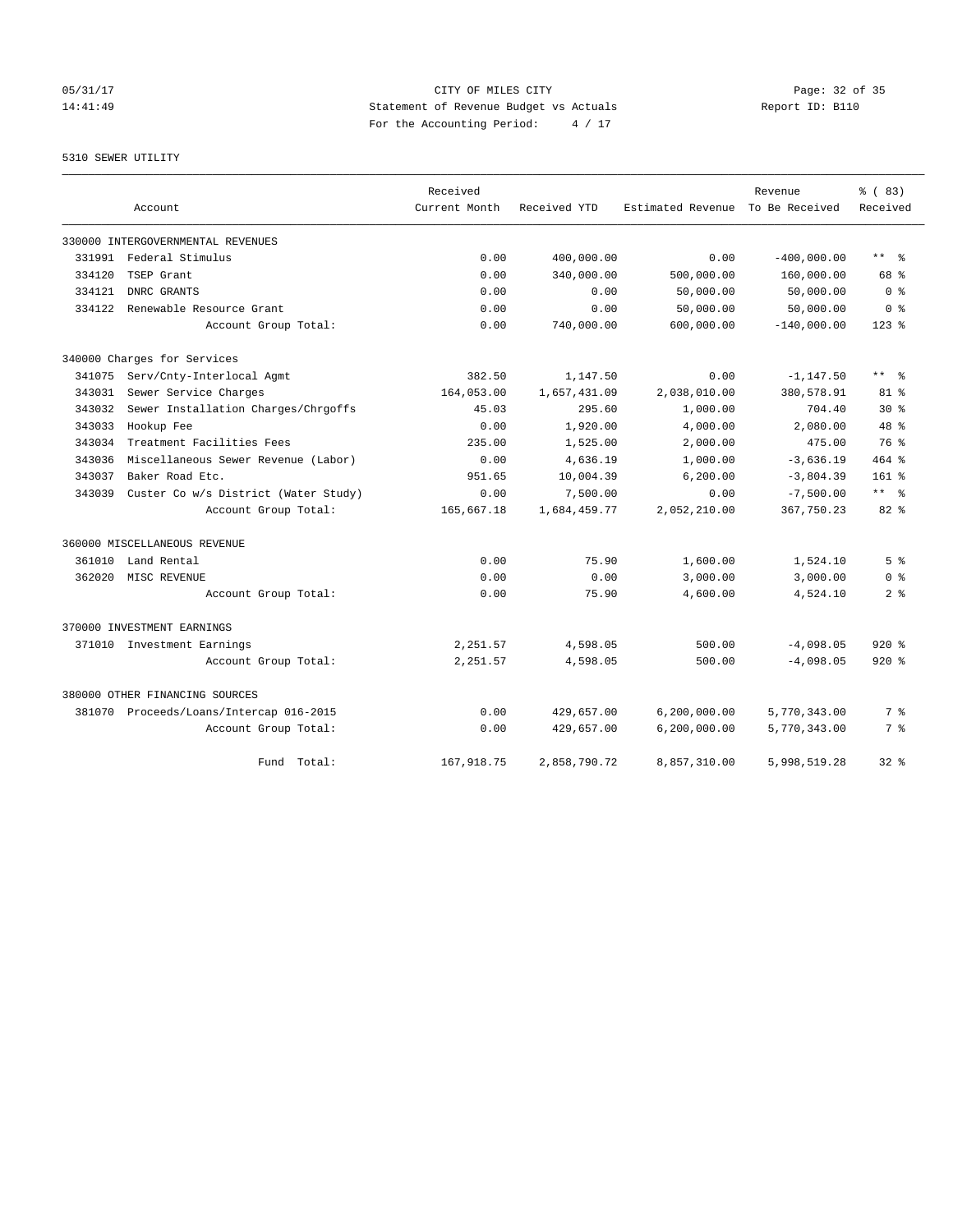## 05/31/17 Page: 33 of 35 14:41:49 Statement of Revenue Budget vs Actuals Report ID: B110 For the Accounting Period: 4 / 17

5510 AMBULANCE FUND

|              |                                            | Received      |              |                   | Revenue        | % (83)           |
|--------------|--------------------------------------------|---------------|--------------|-------------------|----------------|------------------|
|              | Account                                    | Current Month | Received YTD | Estimated Revenue | To Be Received | Received         |
| 310000 TAXES |                                            |               |              |                   |                |                  |
| 311010       | Real Property Taxes                        | 55.88         | 4,946.51     | 8,366.00          | 3,419.49       | $59*$            |
| 311020       | Personal Property Taxes                    | 0.74          | 17.45        | 273.00            | 255.55         | 6 %              |
| 312000       | Penalty & Interest on Delinquent Taxes     | 0.50          | 7.61         | 30.00             | 22.39          | 25%              |
|              | Account Group Total:                       | 57.12         | 4,971.57     | 8,669.00          | 3,697.43       | 57%              |
|              | 330000 INTERGOVERNMENTAL REVENUES          |               |              |                   |                |                  |
|              | 331040 Medicaid Supplemental Program-State | 0.00          | 12,591.28    | 6,398.00          | $-6, 193.28$   | 197 <sub>8</sub> |
|              | Account Group Total:                       | 0.00          | 12,591.28    | 6,398.00          | $-6, 193.28$   | 197 <sub>8</sub> |
|              | 340000 Charges for Services                |               |              |                   |                |                  |
| 341075       | Serv/Cnty-Interlocal Agmt                  | 9,380.00      | 25, 467.50   | 72,000.00         | 46,532.50      | 35 <sup>8</sup>  |
| 342026       | Ambulance Charges                          | 61,077.07     | 610,794.05   | 830,000.00        | 219,205.95     | 74 %             |
| 342027       | Ambulance Standby                          | 1,950.00      | 3,595.00     | 5.000.00          | 1,405.00       | $72$ $%$         |
|              | Account Group Total:                       | 72,407.07     | 639,856.55   | 907,000.00        | 267, 143.45    | 71.8             |
|              | 360000 MISCELLANEOUS REVENUE               |               |              |                   |                |                  |
| 362020       | MISC REVENUE                               | 461.57        | 513.21       | 0.00              | $-513.21$      | $***$ $ -$       |
| 366010       | Misc- From Charge off Accts                | 38.68         | 2,608.95     | 2,500.00          | $-108.95$      | $104$ %          |
|              | Account Group Total:                       | 500.25        | 3,122.16     | 2,500.00          | $-622.16$      | $125$ $%$        |
|              | 380000 OTHER FINANCING SOURCES             |               |              |                   |                |                  |
| 381070       | Proceeds/Loans/Intercap 016-2015           | 0.00          | 0.00         | 230,000.00        | 230,000.00     | 0 <sup>8</sup>   |
|              | Account Group Total:                       | 0.00          | 0.00         | 230,000.00        | 230,000.00     | 0 <sup>8</sup>   |
|              | Fund Total:                                | 72,964.44     | 660, 541.56  | 1,154,567.00      | 494,025.44     | 57%              |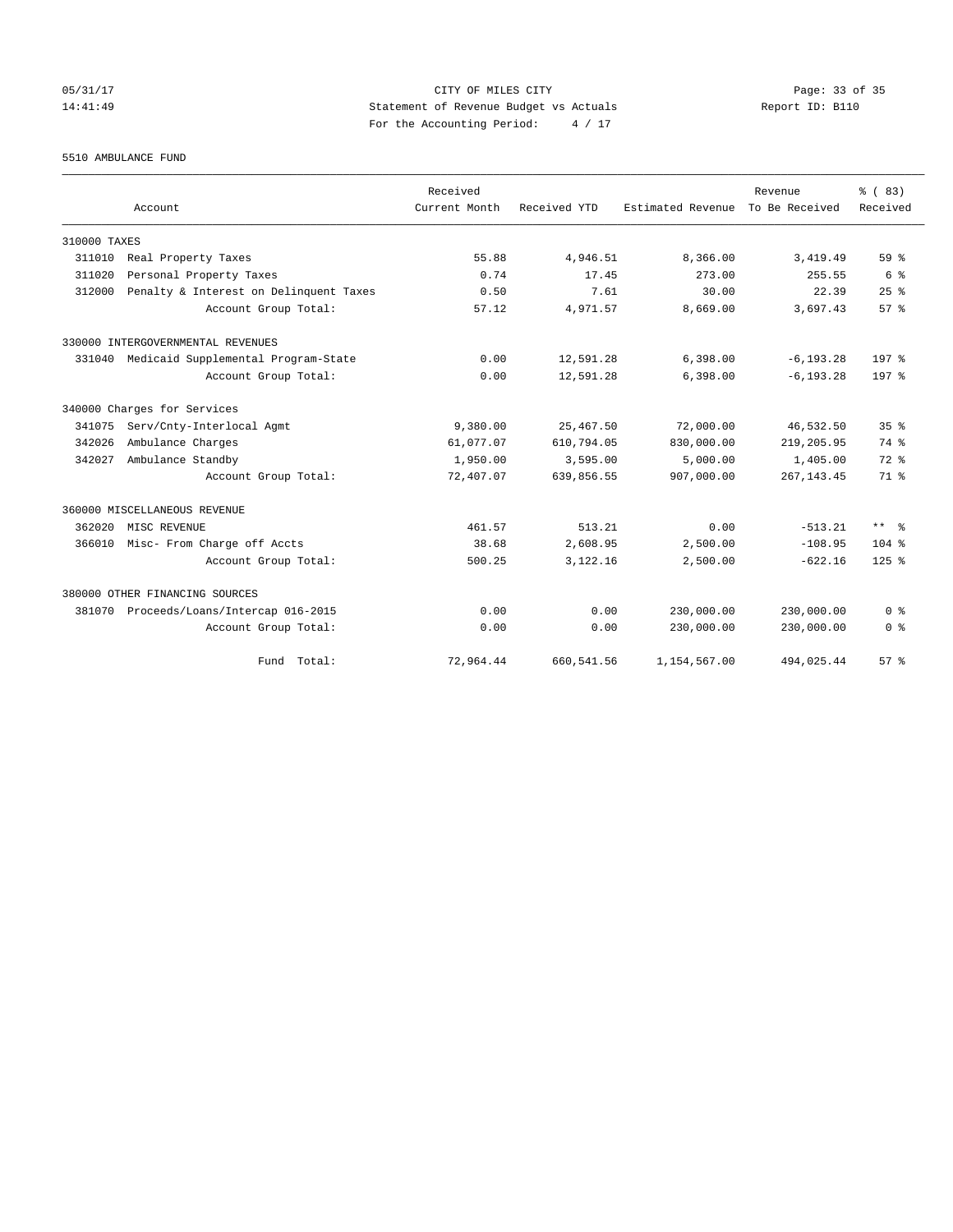05/31/17 Page: 34 of 35 14:41:49 Statement of Revenue Budget vs Actuals Report ID: B110 For the Accounting Period: 4 / 17

5610 AIRPORT OPERATING

|              |                                        | Received      |              |                   | Revenue        | % (83)                  |
|--------------|----------------------------------------|---------------|--------------|-------------------|----------------|-------------------------|
|              | Account                                | Current Month | Received YTD | Estimated Revenue | To Be Received | Received                |
| 310000 TAXES |                                        |               |              |                   |                |                         |
| 311010       | Real Property Taxes                    | 83.81         | 7,419.78     | 14,600.00         | 7,180.22       | $51$ %                  |
| 311020       | Personal Property Taxes                | 1.11          | 26.17        | 500.00            | 473.83         | 5 <sup>8</sup>          |
| 312000       | Penalty & Interest on Delinquent Taxes | 0.76          | 11.43        | 40.00             | 28.57          | 29 <sup>8</sup>         |
|              | Account Group Total:                   | 85.68         | 7,457.38     | 15,140.00         | 7,682.62       | $49*$                   |
|              | 330000 INTERGOVERNMENTAL REVENUES      |               |              |                   |                |                         |
| 331127       | FAA AIP17-2017                         | 0.00          | 0.00         | 99,000.00         | 99,000.00      | 0 <sup>8</sup>          |
| 331129       | Federal Aeronautics Admin Grant        | 0.00          | 303, 387.50  | 252,800.00        | $-50, 587.50$  | $120*$                  |
| 334032       | Aero Grant 016-2015                    | 0.00          | 54,983.00    | 0.00              | $-54,983.00$   | $***$ $-$               |
|              | Account Group Total:                   | 0.00          | 358,370.50   | 351,800.00        | $-6, 570.50$   | $102*$                  |
|              | 340000 Charges for Services            |               |              |                   |                |                         |
| 341075       | Serv/Cnty-Interlocal Agmt              | 0.00          | 14,313.00    | 30,424.00         | 16,111.00      | 47 %                    |
| 343018       | Sale of Street & Roadway Materials     | 0.00          | 2,025.00     | 0.00              | $-2,025.00$    | $***$ $=$ $\frac{6}{5}$ |
| 343061       | Landing Fees                           | 189.00        | 1,620.87     | 3,000.00          | 1,379.13       | $54$ $%$                |
| 343062       | Aviation Fuel                          | 18,288.18     | 353,606.77   | 440,000.00        | 86, 393. 23    | $80*$                   |
| 343064       | Hangar Rent                            | 5,625.52      | 51,026.54    | 53,376.00         | 2,349.46       | 96 <sup>8</sup>         |
| 343065       | Building Rentals                       | 2,239.30      | 11,445.68    | 13,898.00         | 2,452.32       | $82*$                   |
| 343067       | Other - Miscellaneous                  | 0.00          | $-0.79$      | 4,800.00          | 4,800.79       | 0 <sup>8</sup>          |
|              | Account Group Total:                   | 26,342.00     | 434,037.07   | 545,498.00        | 111,460.93     | $80*$                   |
|              | 360000 MISCELLANEOUS REVENUE           |               |              |                   |                |                         |
| 361010       | Land Rental                            | 2,307.18      | 14,040.84    | 24,780.00         | 10,739.16      | 57 <sup>8</sup>         |
| 362020       | MISC REVENUE                           | 0.00          | 209.50       | 200.00            | $-9.50$        | 105 <sub>8</sub>        |
|              | Account Group Total:                   | 2,307.18      | 14,250.34    | 24,980.00         | 10,729.66      | 57%                     |
|              | 370000 INVESTMENT EARNINGS             |               |              |                   |                |                         |
|              | 371010 Investment Earnings             | 120.53        | 197.13       | 150.00            | $-47.13$       | $131*$                  |
|              | Account Group Total:                   | 120.53        | 197.13       | 150.00            | $-47.13$       | $131*$                  |
|              | Total:<br>Fund                         | 28,855.39     | 814, 312.42  | 937,568.00        | 123, 255.58    | 87%                     |